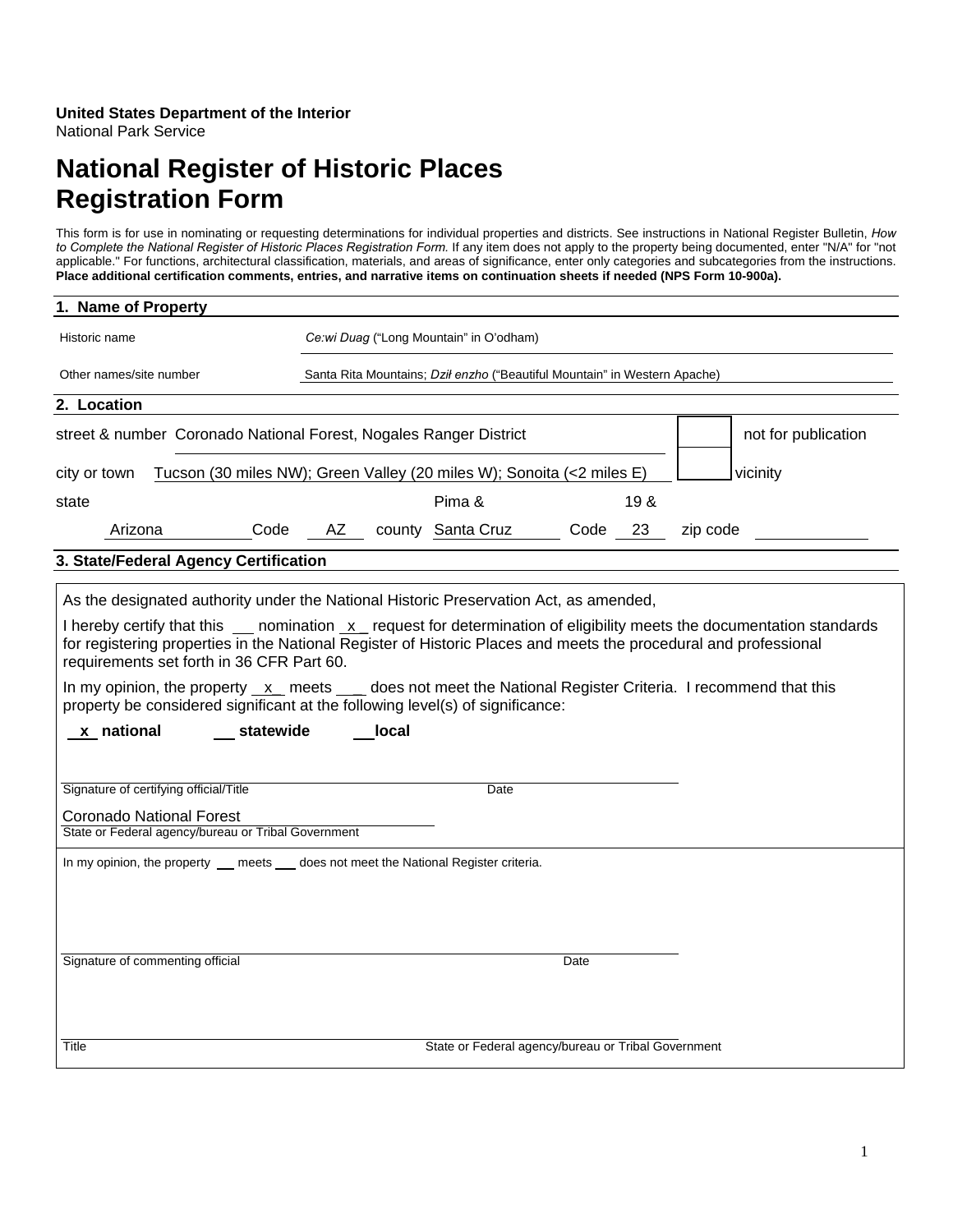| 4. National Park Service Certification                                                                                  |                        |                                                                                                          |                         |  |  |  |
|-------------------------------------------------------------------------------------------------------------------------|------------------------|----------------------------------------------------------------------------------------------------------|-------------------------|--|--|--|
| I hereby certify that this property is:                                                                                 |                        |                                                                                                          |                         |  |  |  |
| entered in the National Register                                                                                        |                        | _determined eligible for the National Register                                                           |                         |  |  |  |
| determined not eligible for the National Register                                                                       |                        | _ removed from the National Register                                                                     |                         |  |  |  |
| other (explain:)                                                                                                        |                        |                                                                                                          |                         |  |  |  |
|                                                                                                                         |                        |                                                                                                          |                         |  |  |  |
| Signature of the Keeper                                                                                                 |                        | Date of Action                                                                                           |                         |  |  |  |
|                                                                                                                         |                        |                                                                                                          |                         |  |  |  |
| 5. Classification                                                                                                       |                        |                                                                                                          |                         |  |  |  |
| <b>Ownership of Property</b><br><b>Category of Property</b><br>(Check as many boxes as apply.)<br>(Check only one box.) |                        | <b>Number of Resources within Property</b><br>(Do not include previously listed resources in the count.) |                         |  |  |  |
|                                                                                                                         |                        | <b>Contributing</b><br>Noncontributing                                                                   |                         |  |  |  |
| Private<br>$\times$ 1                                                                                                   | building(s)            |                                                                                                          | buildings               |  |  |  |
| public - Local                                                                                                          | district               | 1                                                                                                        | sites                   |  |  |  |
| $X \mid$<br>public - State<br>public - Federal<br>X <sub>1</sub>                                                        | X<br>site<br>structure |                                                                                                          | structures              |  |  |  |
|                                                                                                                         | object                 | 1                                                                                                        | objects<br><b>Total</b> |  |  |  |
| N/A                                                                                                                     |                        | 21 (the Native American sites within the Upper<br>Davidson Canyon Archaeological District)               |                         |  |  |  |
| <b>6. Function or Use</b>                                                                                               |                        |                                                                                                          |                         |  |  |  |
| <b>Historic Functions</b><br>(Enter categories from instructions.)                                                      |                        | <b>Current Functions</b><br>(Enter categories from instructions.)                                        |                         |  |  |  |
| DOMESTIC: camp, village site                                                                                            |                        | RELIGION: ceremonial site                                                                                |                         |  |  |  |
| COMMERCE: trade (archaeology)                                                                                           |                        | AGRICULTURE/SUBSISTENCE: processing                                                                      |                         |  |  |  |
| RELIGION: ceremonial site                                                                                               |                        | LANDSCAPE: natural features (mountain peaks,                                                             |                         |  |  |  |
|                                                                                                                         |                        | springs, drainages)                                                                                      |                         |  |  |  |
|                                                                                                                         |                        | RECREATION AND CULTURE: outdoor                                                                          |                         |  |  |  |
| FUNERARY: graves and burials                                                                                            |                        | recreation                                                                                               |                         |  |  |  |
| AGRICULTURE/SUBSISTENCE: processing,                                                                                    |                        | EDUCATION: research facility                                                                             |                         |  |  |  |
| storage, agricultural field                                                                                             |                        |                                                                                                          |                         |  |  |  |
| INDUSTRY/PROCESSING/EXTRACTION:                                                                                         |                        |                                                                                                          |                         |  |  |  |
| processing site (stone, clay, minerals)                                                                                 |                        |                                                                                                          |                         |  |  |  |
| LANDSCAPE: natural features (mountain peaks,                                                                            |                        |                                                                                                          |                         |  |  |  |
| springs, drainages)                                                                                                     |                        |                                                                                                          |                         |  |  |  |
|                                                                                                                         |                        |                                                                                                          |                         |  |  |  |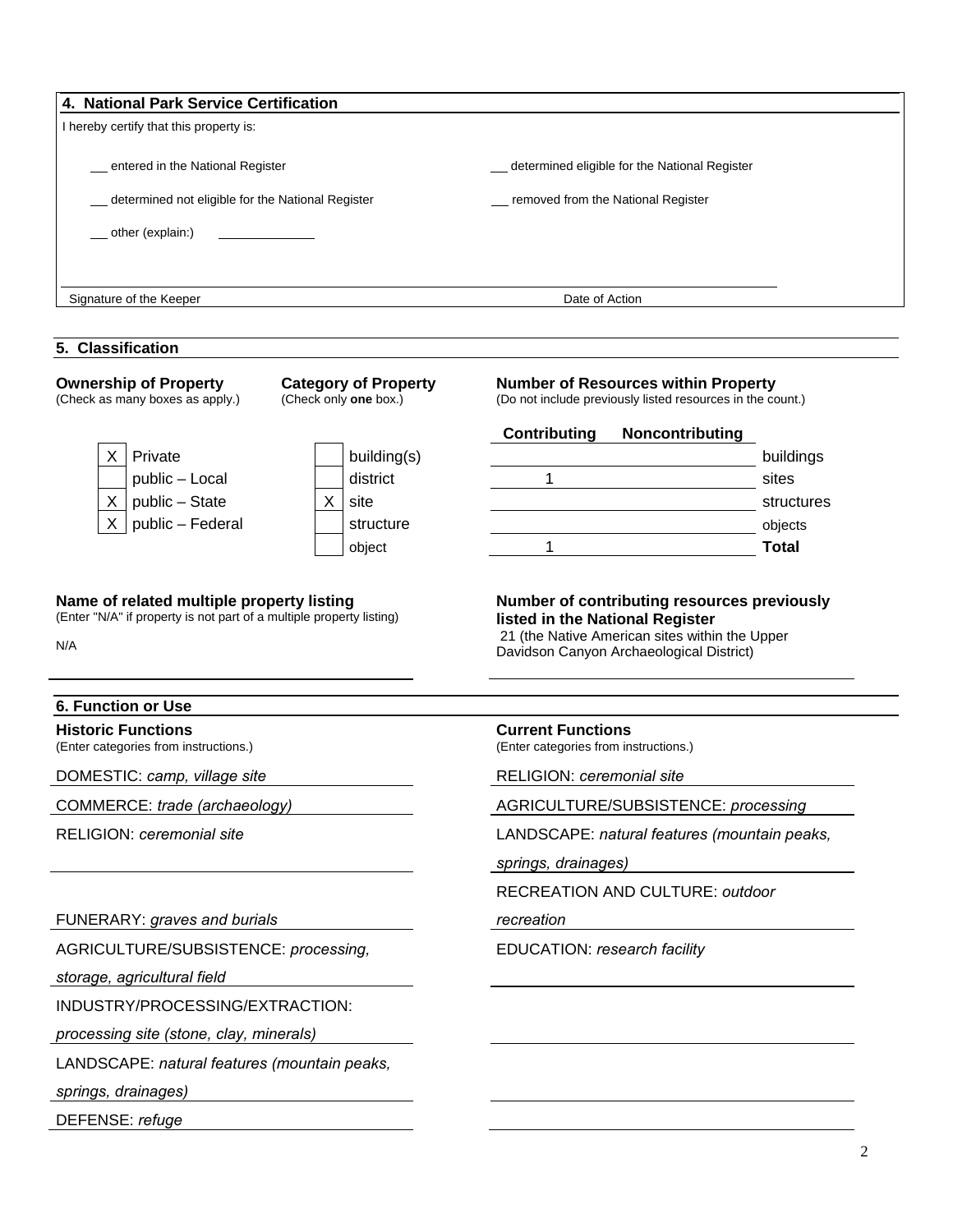| <b>Architectural Classification</b><br>(Enter categories from instructions.) | <b>Materials</b><br>(Enter categories from instructions.)                                                                            |
|------------------------------------------------------------------------------|--------------------------------------------------------------------------------------------------------------------------------------|
| N/A                                                                          | foundation:<br><u> 1989 - Johann Barn, mars ann an t-Amhair an t-Amhair an t-Amhair an t-Amhair an t-Amhair an t-Amhair an t-Amh</u> |
|                                                                              | walls:                                                                                                                               |
|                                                                              | roof:                                                                                                                                |
|                                                                              | other:                                                                                                                               |
|                                                                              |                                                                                                                                      |
| <b>Narrative Description</b>                                                 |                                                                                                                                      |

# **Summary**

The Santa Rita Mountains, *Ce:wi Duag* (Long Mountain in O'odham), are a traditional cultural property (TCP) of the O'odham, who historically inhabited much of what is now central and southern Arizona in the United States and northern Sonora in Mexico. Once known by the externally imposed terms Pima, Papago, and Sobaipuri, in the United States the O'odham comprise the Four Southern Tribes of Arizona: the Tohono O'odham Nation, the Gila River Indian Community, the Salt River-Pima Maricopa Indian Community, and the Ak-Chin Indian Community. For the O'odham, *Ce:wi Duag* is a landscape imbued with cultural significance, a location of sacred sites, ancestral villages and ancestral remains, and a source of plant, animal, and mineral resources critical in maintaining traditional O'odham culture (Map 1). Archaeological investigations have documented occupation of the area beginning ca. 7,000 years ago (Huckell 1984a), with sites dating to the following archaeological periods: Archaic, Formative (including Hohokam), and Protohistoric, the latter with Sobaipuri O'odham and probable Apache occupations. In the Historic period and through the present day, O'odham and Apache peoples have used the area as a source of resources, a refuge, a locus of sacred sites, and a place to pursue personal vision quests. The TCP lies within the area that in 1976 was adjudicated as being ancestral lands of what was at that time known as the Papago Tribe, now known as the Tohono O'odham Nation (Map 2). For this reason, the Tohono O'odham Nation has taken the lead in providing information, but this determination of eligibility is equally pertinent to the other O'odham peoples living at Ak-Chin Indian Community, the Gila River Indian Community, and the Salt River Pima-Maricopa Indian Community.

The TCP boundary proposed here has been developed through discussions with the Tohono O'odham Nation's Tribal Historic Preservation Officer, Native American Graves Protection and Repatriation Act (NAGPRA) representatives, San Xavier District Natural and Cultural Resources Officer and Cultural Preservation Committee, and using information from interviews with elders (Gillespie and Griset 2012; Griset 2008, 2011b, 2012a, 2012b). Rather than adhering to current land ownership boundaries, the boundary reflects O'odham conceptions of *Ce:wi Duag*. On the west side of the mountains, facing the Santa Cruz Valley and the Nation's San Xavier District (see Map 1), the proposed boundary follows the perceived mountain front and the transition from steep mountain slopes to more gently sloping bajada. On the east side, where the mountain front is not as well-defined, the proposed boundary approximates the lower edge of the Madrean Woodland biotic community and excludes Desert Grassland and Plains Grassland communities. The cultural significance of *Ce:wi Duag* has been documented repeatedly through archival and published resources, Coronado National Forest (Forest) consultations with tribal representatives beginning in 2006, and interviews with elders identified by the Nation.

The Santa Rita Mountains are also considered a place of traditional cultural importance by other Native American groups, including the Western Apache, the Chiricahua Apache, the Hopi, the Zuni, and the Pascua Yaqui. Both Chiricahua and Western Apache traveled through the range frequently in the 1800s as a corridor between their homelands and the Spanish (and later Mexican) and native communities living in the Santa Cruz River valley and northern Sonora. The upper elevations served as a refuge when they were pursued after a raid. The Western Apache name for the Santa Ritas, *Dzil enzho* or "beautiful mountain," conveys the sense that it was beautiful to see that mountain as a sign that they were on their way home. Western and Chiricahua families continue to visit the area to collect plant resources not available on their reservations. The Hopi Tribe and Pueblo of Zuni claim affiliation with the area through their migration stories documented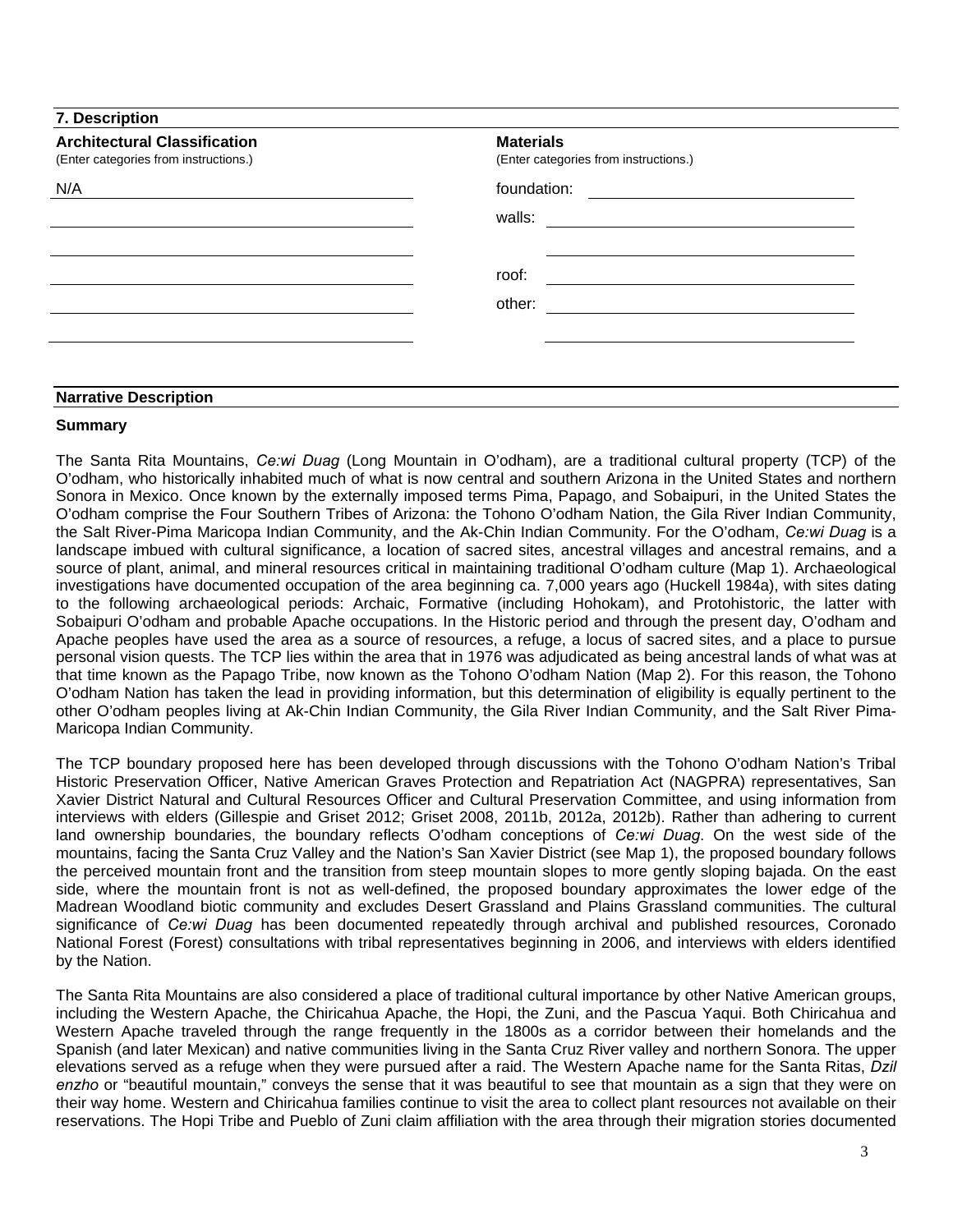in clan songs. For example, the Hopi "trace a relationship of shared group identity to the Hohokam," and Hohokam areas in southern Arizona are recalled in Hopi traditional histories (Ferguson 2003). To emphasize this connection, in 1994 the Hopi Tribal Council passed a resolution (H-70-94) declaring the Hopi Tribe as culturally affiliated to the Hohokam (Ferguson 2003:14). Likewise, the Zuni are taught that the archaeological sites of southern Arizona were built and lived in by their relatives, *I'nodekwe eshimalde dekyalenankwe ahwakona* (the ones that went to the Land of Everlasting Sunshine) (Damp 2000:4). Archaeological sites and ancestral collection areas are not only imbued with life and spiritual forces, "they act as umbilical cords between Zuni ancestors and present day Zunis," validating Zuni culture and history (Damp 2000:9). All prehispanic archaeological sites are considered Zuni TCPs (Damp 2000:16). According to their own history (Pascua Yaqui Tribe 2009:3), the Pascua Yaqui have occupied the Santa Cruz River and Gila River Valleys since time immemorial, even though their homeland is centered along the Yaqui River in Mexico. Yaqui visits to the Santa Cruz River valley, just west of the Santa Rita Mountains, have been documented in written historical accounts since the beginning of the eighteenth century, and Yaquis emigrated from Sonora to southern Arizona in the nineteenth and early twentieth centuries to escape persecution. Use of the Santa Rita Mountains in particular has been documented in ethnohistoric accounts: Yaqui medicine men retreated to areas within the Santa Rita Mountains to prepare for ceremonies (Senior 2001). In addition, Hispanic communities, local ranchers, and Santa Cruz and Sonoita valley residents have deep ties to the mountain range. This determination of National Register eligibility focuses on the property's traditional cultural importance to the O'odham, but the mountain range would likely be determined eligible for additional tribes or other groups with further documentation.

The TCP totals 143,645 acres, of which almost 90 percent is federal land (Forest and BLM), 7 percent is privately owned, and about 3 percent is state land managed by the Arizona State Land Department (ASLD) (Map 3). The TCP boundary encompasses 127,576 of the 148,448 acres of the Forest's Santa Rita Ecosystem Management Area, and another 902 acres of federal land are managed by the BLM Gila District, Tucson Field Office. The 4,869 acres of state land include 731 acres of the Santa Rita Experimental Range, which has been leased to the University of Arizona since 1987. Private inholdings within the TCP boundary constitute 10,298 acres. As specified in the regulations implementing the National Historic Preservation Act, no private land would be listed on the National Register without the owner's consent, but private land can be included in determinations of eligibility whenever required to facilitate planning.

# *Location and Setting:*

*Ce:wi Duag* (Long Mountain), now known as the Santa Rita Mountains, is a northeast-southwest-trending mountain range that forms the eastern side of the Santa Cruz River valley, south of Tucson, in Pima and Santa Cruz Counties, Arizona. The TCP contains Semidesert Grassland, Madrean Evergreen Woodland, and Petran Montane Conifer Forest biotic zones (Map 4) (Brown and Lowe 2008). This upland environment is distinct from the Lower Sonoran biotic zone of the reservations of the Four Southern Tribes where most of the O'odham population lives today.

\_\_\_\_\_\_\_\_\_\_\_\_\_\_\_\_\_\_\_\_\_\_\_\_\_\_\_\_\_\_\_\_\_\_\_\_\_\_\_\_\_\_\_\_\_\_\_\_\_\_\_\_\_\_\_\_\_\_\_\_\_\_\_\_\_\_\_\_\_\_\_\_\_\_\_\_\_\_\_\_\_\_\_\_\_\_\_\_\_\_\_\_\_\_\_\_\_\_\_\_\_\_\_\_\_\_\_\_\_\_\_\_\_\_\_\_\_\_\_\_

The TCP boundary approximates the division between the bajada and the mountain on the west side of the range. The east side of the Santa Ritas slopes more gradually and contains rolling hills, grasslands, and watered valleys. Within this zone, the flora and fauna specific to the Madrean Woodland includes many species of particular importance to the O'odham: Emory oak, alligator juniper, Mexican piñon pine, mountain mahogany, walnut, sumac, Palmer and Parry agave, purple prickly pear, coralbean, tepary bean, other shrubs and grasses, white-tailed deer, and cottontail rabbit. Narrow strips of riparian plant communities border the major creeks within the TCP and contain Arizona sycamore, Fremont cottonwood, netleaf hackberry, velvet ash, wild grapes, and elderberry (Brown 1994; Brown and Lowe 2008; Griset 2011a). On the highest peaks of the Santa Rita ridgeline, the Petran Montane Conifer Forest contains additional species of pine and oak, as well as maple, alder, quaking aspen, smooth sumac, and until recently, bighorn sheep and wolves (Ayres 1984; Brown 1994:Appendix II).The plant and animal resources of the Santa Rita Mountains are of traditional and continuing importance to the O'odham people in part because these resources are relatively rare on the reservation lands of the Four Southern Tribes (see Map 2).

# *Physical Description:*

The Santa Rita Mountains are situated along the western edge of the Mexican Highlands subprovince of the Southern Basin and Range physiographic province. The Basin and Range Province was formed by tectonic activity 75 to 55 million years ago, with subsequent volcanism and high-angle faulting ca. 25 million to 16 million years ago. After the last tectonic activity 5 million years ago, the area continued to be shaped by deposition, erosion, and limited fault activity up to the present. Granitic stocks and plugs are partly overlain by marine and non-marine sedimentary rocks, volcanic rocks, and basin-fill deposits.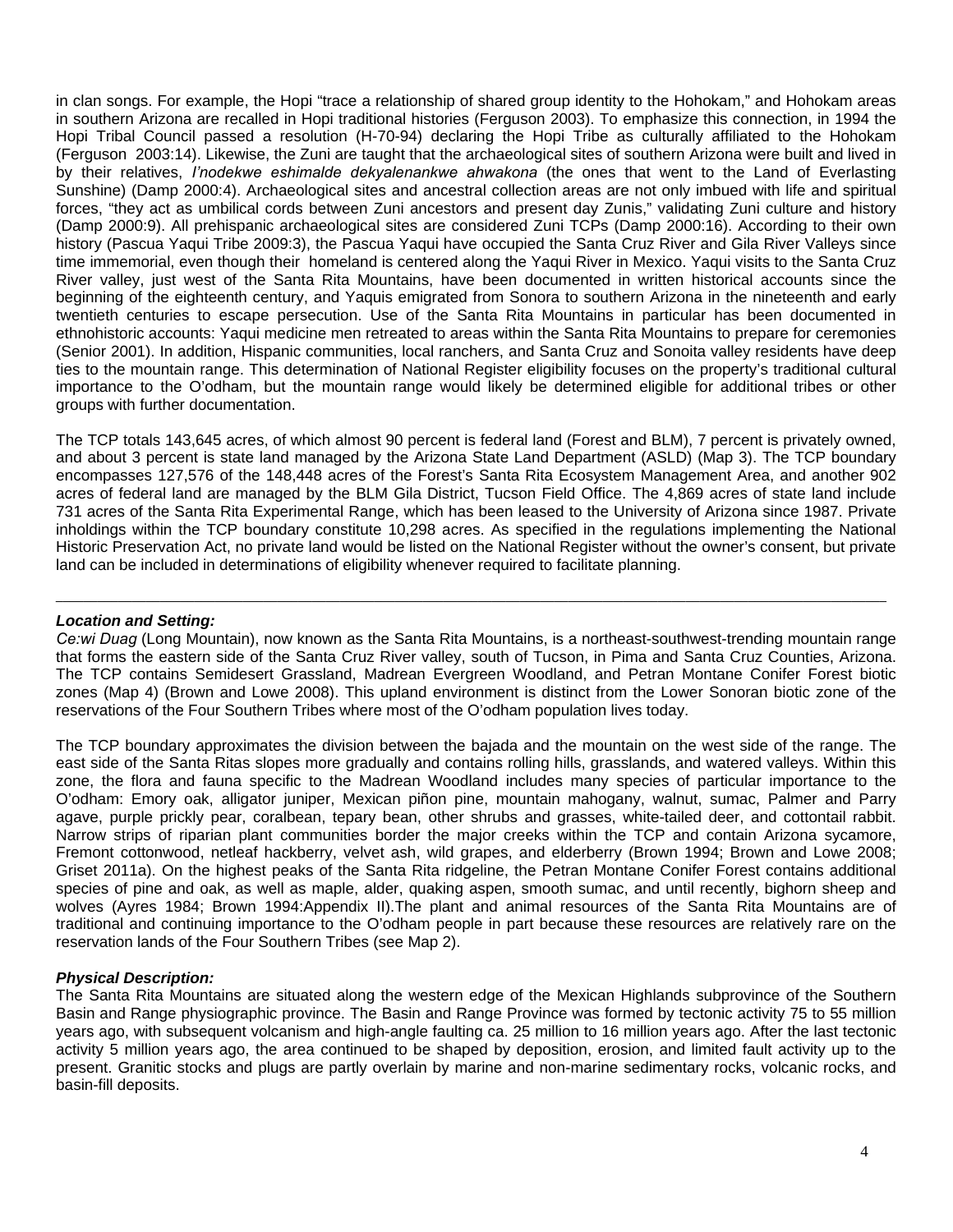The ridgeline ranges from 3,450 to 9,453 feet above median sea level (amsl), is approximately 28 miles long, and has four natural passes between the Santa Cruz River Basin on the west and the Cienega Basin to the east (see Map 1). The TCP boundary encompasses Mt. Fagan at the north end of the range (6,189 feet amsl), trending southwest to the highest peak, Mt. Wrightson, at 9,453 feet amsl, and to an unnamed peak approximately 5,000 feet amsl at the south end of the range just outside the Forest boundary. Other notable landforms within the TCP boundary include Elephant Head (5,607 feet amsl), a granitic prominence that projects westward from the ridgeline (see protrusion at far right of *Ce:wi Duag* profile in Photos 1 and 2d) and the second highest peak, Mt. Hopkins (8,585 amsl), also west of the main ridgeline, westsouthwest of Mt. Wrightson.

Water is a critical resource in these desert lands. Creeks emanating from the Santa Rita Mountains are predominantly intermittent and formed by water from springs, seeps, snowmelt, and torrential summer monsoons. They ultimately flow into the Santa Cruz River, which flows south to north. Major drainages on the east side of the ridge flow northeastward into Cienega Creek, which flows into Pantano Wash, then westward into the Rillito River, and ultimately into the Santa Cruz River. Streams on the south side of the range flow southward into Sonoita Creek, then west into the Santa Cruz River. Waters on the west side of the Santa Rita ridge flow northwestward through narrow canyons, then across the bajada to empty into the Santa Cruz River. In addition, the uplands contain the greatest concentration of springs compared to the lowlands, and all of the consulted tribes consider these sacred in and of themselves; springs are also frequently the location of mineral deposits and plants used in making ceremonial regalia (Map 5; Griset 2011a).

# *Significant Features:*

From the contemporary O'odham District of San Xavier del Bac (or *Wa:k*), the landform that dominates the terrain to the southeast is that of *Ce:wi Duag*, Long Mountain (Photo 2). Although other mountains and peaks are also important to the O'odham, for the San Xavier community, *Ce:wi Duag* dominates the landscape and frames each day with its distinctive profile. That profile changes as one moves from the north to the south, and it may have had other names for the Sobaipuri O'odham who lived along the Santa Cruz River and camped in the Santa Ritas prior to the incursion of Spanish missionaries, military, and miners in the seventeenth and eighteenth centuries. Most of those villages were abandoned in the eighteenth century for several reasons, including: Spanish pressure to relocate to the missions; the threat and reality of Apache raiding; and the occupation of traditional lands by Hispanic people. *Wa:k,* one of several O'odham villages along the Santa Cruz river at the time of the Spanish incursion, was the location where Mission San Xavier del Bac was established in 1692. Today, Wa:k is still occupied by the O'odham, and is the administrative and cultural center of the San Xavier District. The distinctive outline of *Ce:wi Duag* represents many different levels of meaning for the O'odham. The high elevations trap the rain that feeds the rivers of this desert land and provide viewpoints used for personal vision quests (Steere 2009). The mountains contain sacred springs and natural resources that are not available in the lowlands, yet are integral to the O'odham traditional way of life. Equally important are the remnants of villages which contain the remains of O'odham ancestors. Baboquiviri Peak, a sacred peak on the Nation and the home of the supreme being, Elder Brother, can be seen from the heights of *Ce:wi Duag* (Photo 3).

# *Historic Appearance:*

Archaeological evidence suggests that the uplands were occupied for brief spans of time for much of the past 7,000 years. Temporary campsites, lithic quarries, and resource processing areas indicate that the area was used by mobile bands on an intermittent or seasonal basis over many centuries to procure stone for making tools, plants for food, medicines, and ceremonies, and to hunt animals. The notable exception to this pattern occurred between A.D. 850 and 1050, when permanent or semi-permanent villages identified as of the Hohokam archaeological tradition were established along creeks on both sides of the Santa Rita ridgeline. Archaeological evidence suggests that small-scale production of agricultural crops likely occurred on creekside terraces adjacent to villages and was supplemented by gathering wild crops such as tepary beans, *Chenopodium* sp., clammy weed, desert hackberry, purslane, grape, sandmat, sandpaper bush, skunkbush sumac, snakecotton, spiderling, sunflower, silktassel, mesquite pods, acorn nuts, walnuts, agave, and the fruit of cholla and prickly pear (B. Huckell 1984c; L. Huckell 1984). Faunal remains identified from excavations of Hohokam archaeological deposits on the east side of the ridge suggest that the same species were present then as now (Glass 1984; Roth 1977), with the exceptions of mountain sheep, wolves, and pronghorn antelope which are no longer found in the Santa Rita Mountains.

# *Current Condition:*

The overall appearance of *Ce:wi Duag* and its physical integrity as a place of traditional and cultural importance are little changed from pre-European contact times. In contrast, the appearance of the mountains on the west side of the Santa Cruz River valley has been drastically altered by the excavation of large open-pit mines and by the deposition of extensive waste rock and tailings materials.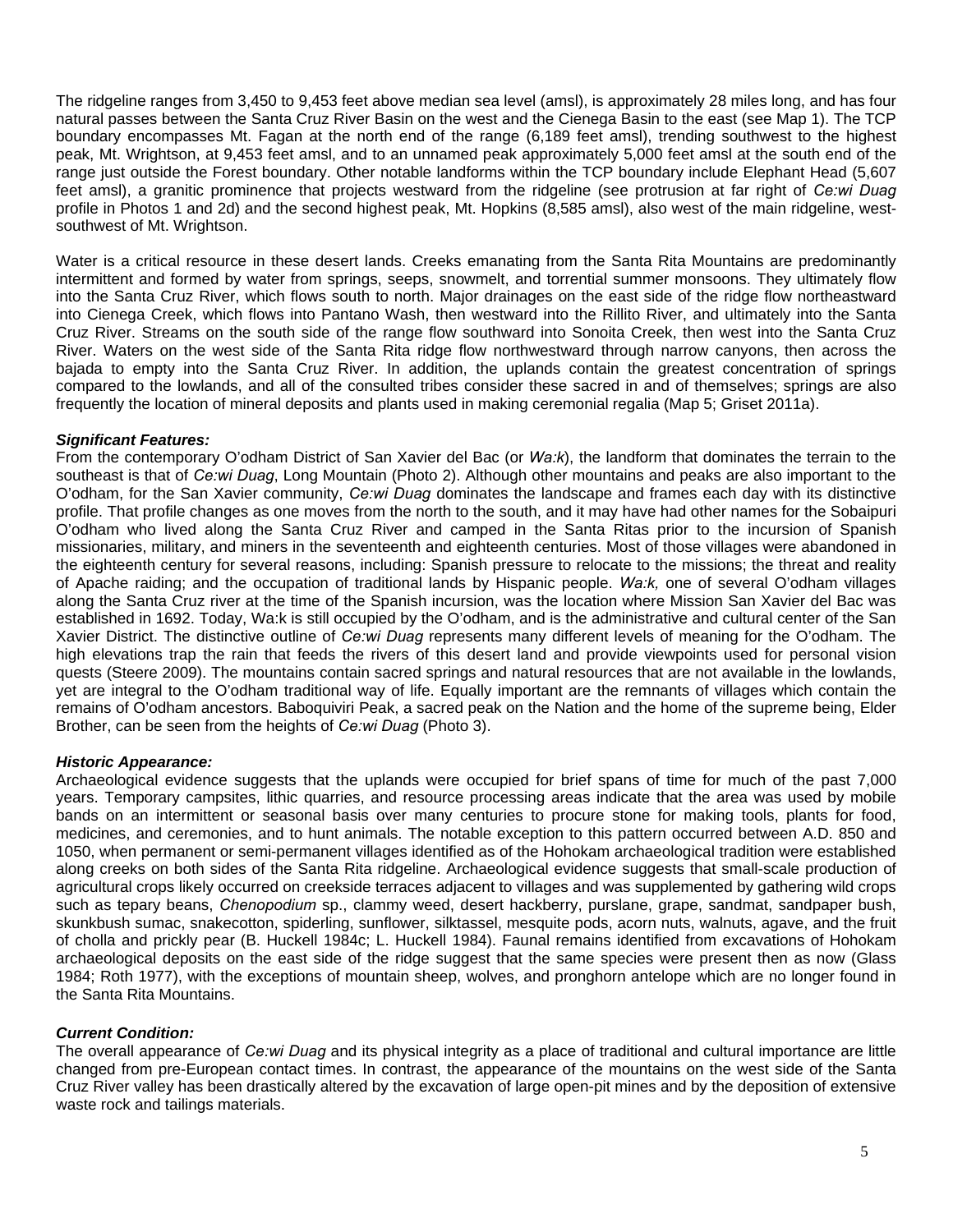Up until the late 1870s, most of the mining activities in the Santa Ritas consisted of small hard-rock exploratory pits and tunnels, and gold placering in areas with sufficient running water, principally near Greaterville (see Map 2). Hard rock copper mining of the area began in the late nineteenth and early twentieth centuries with mining camps and smelters established briefly at Old Rosemont on the east side of the ridge and at Helvetia on the west (see Map 2 and Photos 3 and 4). Both of these smelters operated for fewer than 10 years, as did the rail line between the mines and the smelter at Helvetia. Most of the mining towns have since been abandoned; a few structural foundations, waste-rock deposits, slag heaps, trash scatters, and dirt roads remain as markers of their locations. Mining shafts and tailings are scattered on the upper slopes of both sides of the Santa Rita ridgeline. Subsequent revegetation has obscured many of the areas scarified by mining-related activities.

The distribution and density of individual native and non-native species within plant communities have changed, and the boundaries of the communities have likely changed as well (Turner et al. 2003:276). Deforestation occurred in the late nineteenth century as a result of woodcutting for fuel for the smelters and miners' cook stoves. The establishment of cattle ranches in the late nineteenth century in this area led to overgrazing that allowed mesquite, one-seed juniper, and nonnative grasses to invade denuded areas. In some areas, such as Barrel Canyon (Turner et al. 2003:Plates 4a–c), this resulted in fewer oak trees; in other areas, such as Greaterville (Bahre 1991:Figure 4.5a–c), oak and mesquite trees became more dense.

The federal government assumed management of the major part of the Santa Rita Mountains in 1902 with the establishment of the Santa Rita Forest Reserve. In 1910, much of the lower elevations were eliminated from the Coronado National Forest and what is now called the Santa Rita Experimental Range was established as a separate entity. The U.S. Forest Service administered the Experimental Range until 1987 when it was conveyed to the ASLD and leased to the University of Arizona for continued research experiments (see Map 3). Improved management of livestock grazing reduced the pervasive overgrazing of the late nineteenth century; however, brushy vegetation, especially mesquite and non-native grasses, still occur more frequently than they did before the Spanish introduction of cattle into the region in the late eighteenth century. Today, a number of the cattle ranches established in the late nineteenth and early twentieth centuries around the perimeter of the mountains continue to graze livestock under Forest permits throughout the uplands.

Several analyses of comparative photographs of the Santa Rita Mountains over the past century have demonstrated that vegetation continues to adapt to human influences and to climate change (Bahre 1991:Figures 4.5, 4.7, 4.9, 4.11; Hastings and Turner 1965:Plates 4a, 4b, 29a, 29b, 30a, 30b, 31a, 31b, 32a, 32b, 36a, 36b; Turner et al. 2003:Plates 18, 19, 30–33, 39). Turner et al. (2003:276) conclude:

…historically, it seems likely that a combination of heavy grazing, fire suppression, and climatic stress allowed invasion by woody plants. Unfortunately, because grazing and drought coincided toward the end of the nineteenth century (Wagoner 1952), followed shortly by deliberate fire suppression at the beginning of the twentieth (Bahre 1991), it is virtually impossible to tease apart the changes that are due to natural causes—a drier and hotter climate—from those due to anthropogenic causes – livestock and fire suppression.

Private inholdings within the TCP boundary consist of patented homesteads and mining claims, and lands that have passed from federal ownership via land exchanges. Sixteen percent (24,260 of 148,425 acres) of the Coronado Forest's Santa Rita Ecosystem Management Area is designated as the Mt. Wrightson Wilderness Area. No roads or private inholdings are located within the Wilderness. Mt. Hopkins, the second highest peak in the range, is occupied by the Fred Lawrence Whipple Observatory, part of the Smithsonian Astrophysical Observatory. The Whipple Observatory operates a 6.5-meter Multiple Mirror Telescope on the summit of Mt. Hopkins, smaller telescopes and gamma-ray collectors on a ridge south of Mt. Hopkins, and a Visitor Center/Base Camp at the mouth of Montosa Canyon. The nearly 20 miles of access road to these facilities is a combination of paved and unpaved roadway to the top of Mt. Hopkins. Just up the road from the Whipple Visitor Center in Montosa Canyon, *To All Our Relations* (TAOR), a group of native and non-native Americans, holds a Forest special use permit to construct and operate a sweat lodge that is open to all.

Elsewhere within the TCP boundary, dirt roads that were created in the late nineteenth century to transport supplies to the mining towns and ranches likely followed trails that had been used for centuries by Native American people. They remain the primary means of travel through most of the TCP. In the early 1930s, the Civilian Conservation Corps built bridges and culverts along some of the major dirt roads within the Santa Rita Mountains, as well as small check dams to control erosion. No paved road crosses the Santa Rita ridgeline.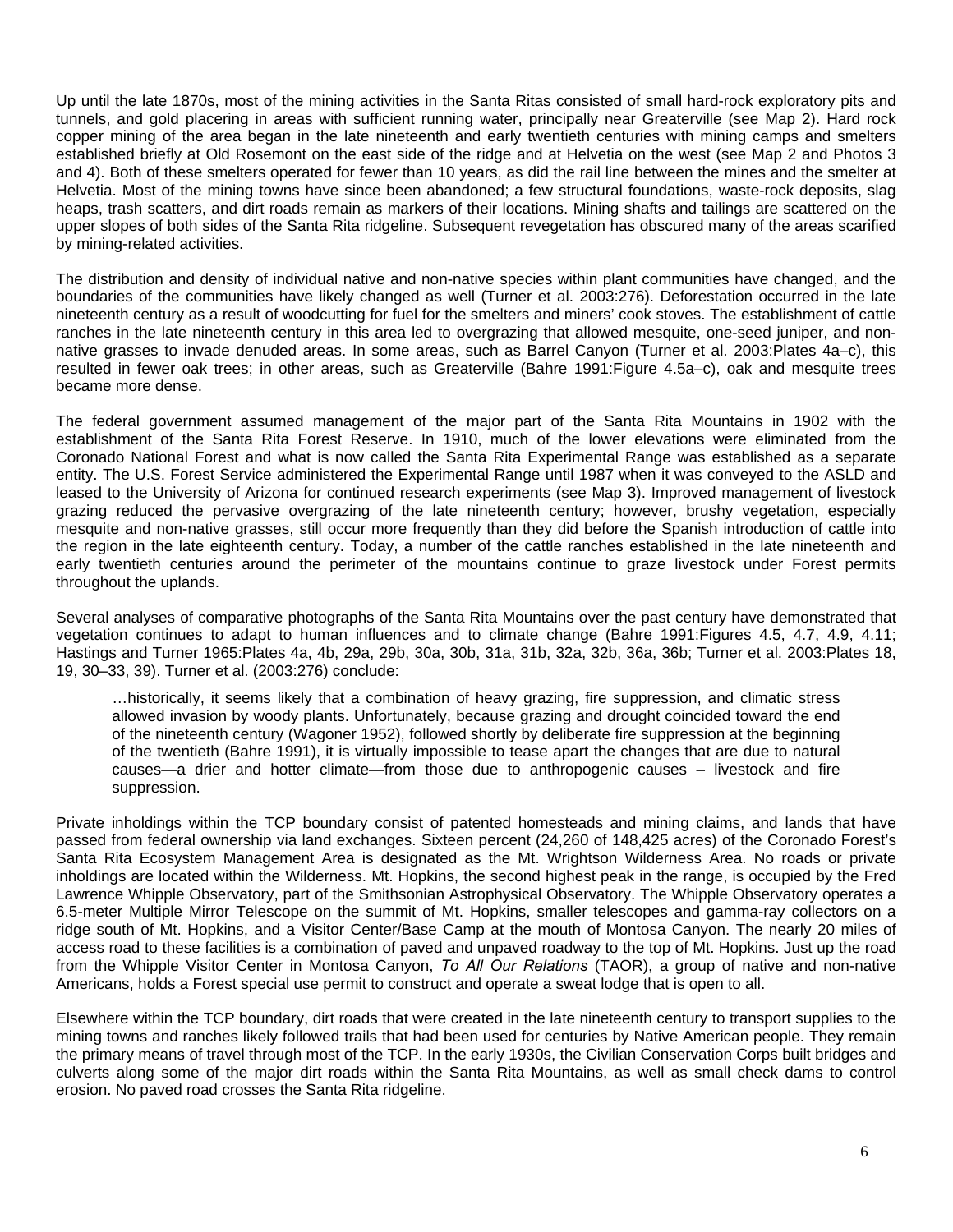A limestone quarry located on the northwest flank of the mountains has created a large white scar visible from many miles away. Early photographs taken around the turn of the nineteenth century show a smaller version of the scar, and indicate that this locale was being mined then as well. Small-scale metal mining has taken place at a number of locations in the Santa Ritas beginning as early as Spanish Colonial times, and clubs and organizations conduct recreational mining at their claims south of Greaterville. On the east side of the range at Kentucky Camp, the adobe buildings that served as the headquarters of the Santa Rita Water and Mining Company—a short-lived attempt at hydraulic mining of gold in the early 1900s—are now maintained by the Forest as a historic interpretive site.

The influx of off-road vehicles and the hundreds of hunters who flock to the area during each hunting season has introduced new impacts to the Santa Ritas. The Arizona National Scenic Trail, an improved hiking/bicycle/horse trail, traverses the eastern slope of the Santa Ritas and attracts hikers and campers. Madera Canyon on the west side of the ridge receives an influx of birdwatchers, hikers, and picnickers in the spring and summer, and the Forest maintains developed camping facilities at Bog Springs campground in Madera Canyon. Dispersed camping and hiking occurs throughout the range.

# *Previous Archaeological and Ethnohistorial Investigations of the Property*

More than 100 archaeological surveys have been conducted within the *Ce:wi Duag* boundary, mostly small surveys related to construction of roads and utilities, development of water supplies and extractive quarries, or forest projects. The most extensive surveys have been conducted on the east side of the ridgeline. In the mid-1970s, in anticipation of the construction of the proposed ANAMAX copper mine near the former mining camp of Rosemont, more than 5,000 acres were surveyed by the Arizona State Museum, of the University of Arizona. Selected sites were tested, and dozens of sites were subjected to data recovery excavations (Ferg et al. 1984; Huckell 1984a). The ANAMAX mining project did not go forward; however, the archaeological collections were curated at the Arizona State Museum and the human remains and associated funerary objects were repatriated to the Tohono O'odham Nation in 2009. Much of this same area was resurveyed in 2009–2012 in anticipation of the proposed Rosemont Copper Project. The proposed action and alternative areas were surveyed by SWCA Environmental Consultants (Barr et al. 2010; Ezzo et al. 2010; Barr and Petersen 2012); the associated power transmission corridors that would bring power southeast from the Sahuarita area and over the Santa Rita ridgeline into the east side were surveyed by EPG, Inc. (Sheehan et al. 2012; Swanson et al. 2012); and alternate portions of the utility corridor and a proposed intersection improvement were surveyed by WestLand Resources, Inc. (Deaver 2011; Lindly and Buckles 2012). Additional sites were recorded by these surveys. Other surveys were conducted in conjunction with the Smithsonian Institution's proposed installation of a telescope array system in Montosa Canyon on the west side of the ridgeline in 1998 (Desruisseaux 1998).

At least 425 archaeological sites have been recorded within the TCP boundary and are split roughly 3:1 prehistoric:historic, with less than 2 percent containing both historic and prehistoric resources, and several that could not be dated based on survey data. Twenty-one prehispanic sites within the TCP boundary are listed on the National Register of Historic Places as contributing elements of the Upper Davidson Canyon Archaeological District. Nearly 200 additional sites have been determined eligible for listing. Other sites have not yet been evaluated. Archaeological surveys and limited excavations have shown that prehispanic archaeological sites are common along the gentle east slope of the mountains as far south as Gardner Canyon. Fewer archaeological sites are known from the west side of the mountains, which is dominated by steeper mountain slopes, but rock shelters, utilized caves, petroglyphs and pictographs, and a hilltop habitation site suggest long and varied use of this area as well. Identified occupation sites are concentrated along the larger drainages where they leave the mountains. Very few prehispanic sites have been found in the upper elevations of the mountains, in large part due to the steep terrain, which is often excluded from archaeological surveys, and in part due to the ephemeral nature of the use of higher elevations (e.g., for vision quest viewpoints).

Tribes have worked with the Forest to identify places of traditional, cultural, and religious importance within the Forest boundaries (Anyon 1999; Damp 2000). Ethnohistoric investigations relevant to the Santa Rita Mountains have been conducted for the Rosemont area on the east side (Griset 2011a), for the Montosa Canyon area on the west front of the mountains (Senior 2001), and west of the TCP boundary for the Tumacacori uplands (Gillespie 2004). These investigations have documented the importance of the Santa Rita Mountains in tribal histories and cosmologies, as well as the importance of the Santa Ritas as a source of important traditional plants, and as a setting for spiritual renewal and the transmission of cultural heritage to tribal youth. The archaeological sites are important components of the cultural landscape because they are the physical manifestation of the villages of ancestors and because some contain ancestors' burials.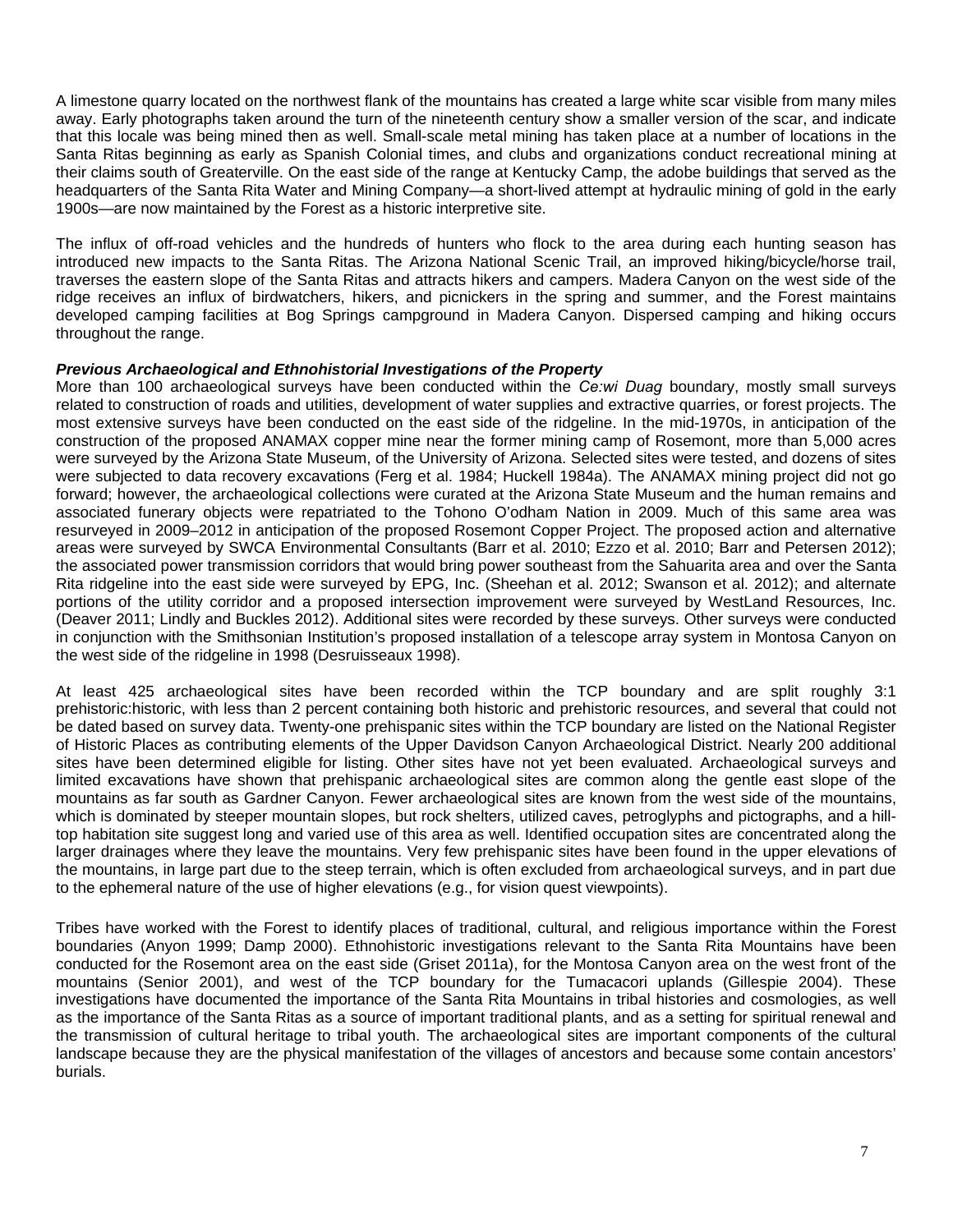# **8. Statement of Significance**

# **Applicable National Register Criteria**  (Mark "x" in one or more boxes for the criteria qualifying the property for National Register listing.)  $\times$  A Property is associated with events that have made a<br> $\times$  A continuant contribution to the broad patterns of our significant contribution to the broad patterns of our history. B Property is associated with the lives of persons significant in our past. C Property embodies the distinctive characteristics of a type, period, or method of construction or represents the work of a master, or possesses high artistic values, or represents a significant and distinguishable entity whose components lack individual distinction.  $\times$  D Property has yielded, or is likely to yield, information important in prehistory or history.

### **Areas of Significance**

(Enter categories from instructions.)

Archaeology: Prehistoric, Historic - Aboriginal

Ethnic Heritage: Native American

TCP: ongoing use

### **Period of Significance**

7,000 BP – present

**Significant Dates** 

# **Criteria Considerations**

(Mark "x" in all the boxes that apply.)

Property is:

| A | Owned by a religious institution or used for religious<br>purposes. |
|---|---------------------------------------------------------------------|
| в | removed from its original location.                                 |
| С | a birthplace or grave.                                              |
|   | a cemetery.                                                         |
| Е | a reconstructed building, object, or structure.                     |
| F | a commemorative property.                                           |
|   | less than 50 voors ald er sabieving eignifisense                    |

 $\mathcal{G}$  less than 50 years old or achieving significance within the past 50 years.

**Significant Person** 

(Complete only if Criterion B is marked above.)

# **Cultural Affiliation**

O'odham

Also: Apache, Hopi, Zuni, and Pascua Yaqui

# **Architect/Builder**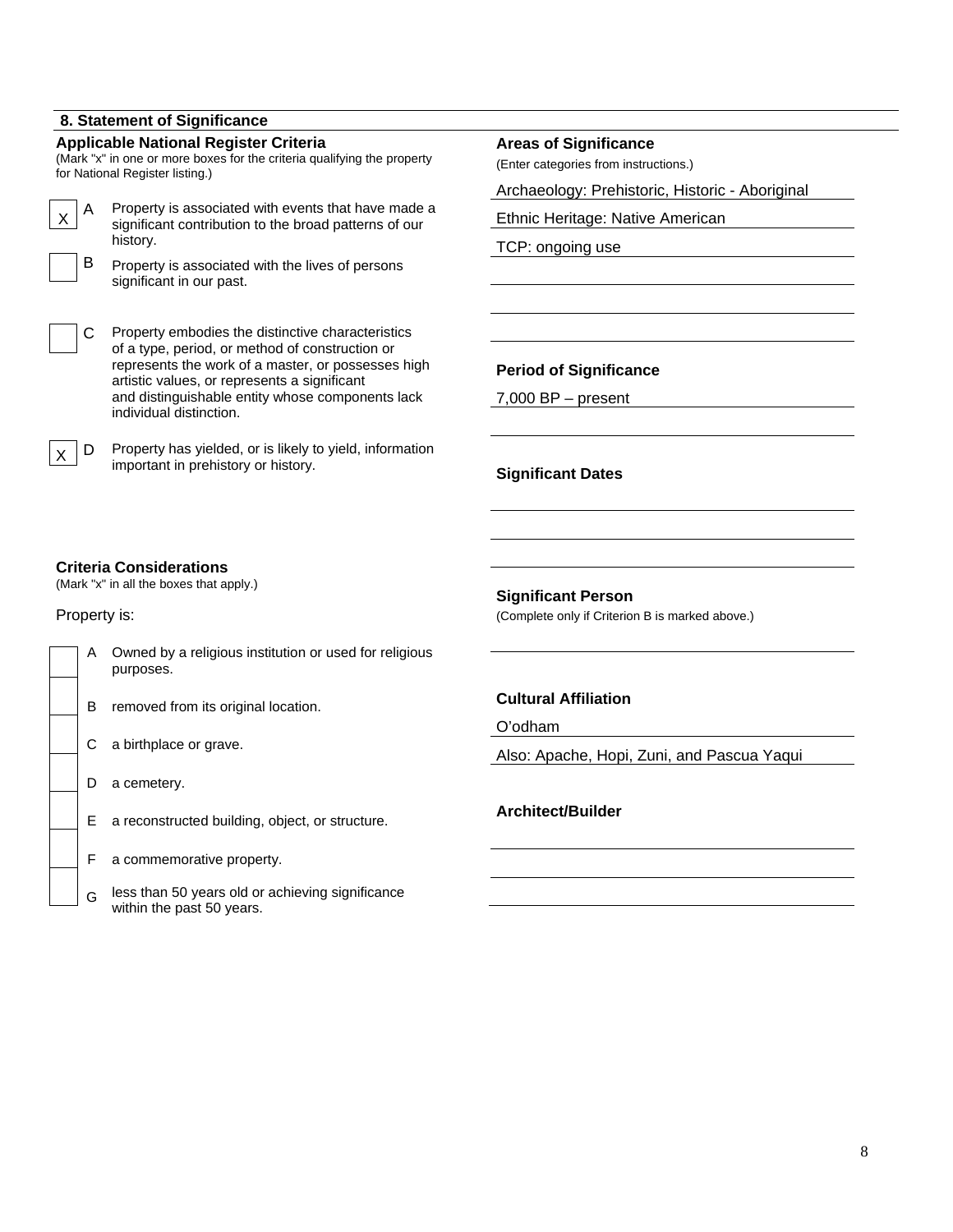United States Department of the Interior National Park Service / National Register of Historic Places Registration Form NPS Form 10-900 OMB No. 1024-0018 (Expires 5/31/2012)

**Ce:wi Duag, Tohono O'odham Traditional Cultural Property Central Accord Property Pima and Santa Cruz** 

Name of Property **County and State** 

# **Statement of Significance Summary**

Counties, Arizona

*Ce:wi Duag* is a traditional cultural place that is important to maintaining *himdag,* the traditional worldview and lifeways of the O'odham. *Ce:wi Duag* is recommended eligible for listing in the National Register of Historic Places (National Register) under Criterion A for its association with the broad sweep of O'odham history from the Archaic period more than 7,000 years ago to the present, and for its role in maintaining the cultural practices necessary to keep the culture vital. Its unaltered ridgeline is part of the O'odham cultural landscape that daily affirms the O'odham worldview and *Ce:wi Duag* figures prominently in many recorded and contemporary ceremonial stories and songs. *Ce:wi Duag* is the location of ancestral villages, ancestral human remains, sacred sites, and critical natural resources, and thus retains spiritual as well as physical integrity.

*Ce:wi Duag* is also recommended eligible under Criterion D, as it has yielded important information about the history of the O'odham in southern Arizona. The distribution of Archaic sites and Hohokam villages in the TCP was unanticipated by archaeologists when intensive investigations were conducted in the 1970s and 1980s (see Ferg et al. 1984; Huckell 1984a, 1984b), but the archaeological findings confirm the oral tradition of the O'odham, which states that O'odham inhabited the desert as well as the Santa Cruz and San Pedro River valleys and the uplands in between, from time immemorial. The area is likely to yield additional information important in southern Arizona prehistory and history; a recent archaeological survey of the same area that had been investigated in the 1980s found additional sites as well as additional loci in previously recorded sites (Barr et al. 2010; Ezzo et al. 2010), and traditional uses of various plants and places within the TCP are still being documented through oral histories (see, for example, Gillespie and Griset 2012; Griset 2011a).

# **Period of Significance**

The O'odham view *Ce:wi Duag* as having always been part of their culture, from time immemorial. They make no artificial distinctions such as are commonly made by archaeologists who identify different settlement patterns or tool assemblages as distinct "cultures" or "periods," or by historians who name and divide time into periods of influence. The O'odham believe they have always been here and are charged with caring for this land *in perpetuity*:

…the land has always been us, and we have always been a part of this land. We are a part of this land. And that goes way back in our creation story of how we got here and how these lands are supposed to be taken care of; how this stewardship was awarded to the people living in these lands, to manage these lands the way they see fit. (Joseph Joaquin, Tohono O'odham elder and NAGPRA Representative, 2008)

As environmental and social conditions changed throughout the past 7,000 years, the O'odham adapted, as they continue to do today. *Ce:wi Duag* is a physical manifestation, a distinct place in the O'odham cosmology. It represents the east, the sacred direction from which the O'odham originated.

 $\Box$ 

# **Chronological History of the Property**

Bulletin 38 makes it clear that for TCPs, traditional concepts of time are more appropriate than those of Euroamerican history (Parker and King 1998). However, archaeological evidence corroborates the great time depth of the relationship between *Ce:wi Duag* and the O'odham and their ancestors. Within the TCP boundary itself, nearly 300 prehispanic archaeological sites have been recorded, and excavations conducted during the 1980s ANAMAX-Rosemont project confirmed occupation of the TCP for at least 7,000 years.

Tribal histories and archaeological evidence point to cultural connections and political and economic relationships across wide areas of what is now southwestern U.S., so a brief review of the chronological history of southern Arizona is provided here as context for the *Ce:wi Duag* TCP. Human occupation of southern Arizona spans at least 12,000 years, from the time of Pleistocene big-game hunters to the present. Occupation was neither continuous nor homogeneous; periods of social conflict and environmental challenges caused population shifts and episodic abandonment of settled areas. Throughout history, peoples of diverse ethnic and social identities resided in southern Arizona. Although there is no direct evidence of occupation of *Ce:wi Duag* and scant evidence of occupation of the Tucson Basin or the Santa Cruz River valley during the Paleoindian period (9,500–8,000 B.C.), mammoth-kill sites are reported from the San Pedro River valley approximately 40 miles to the east. Pleistocene faunal remains are reported from the adjacent Davidson Canyon area just east of the *Ce:wi Duag* boundary (Huckell 1980).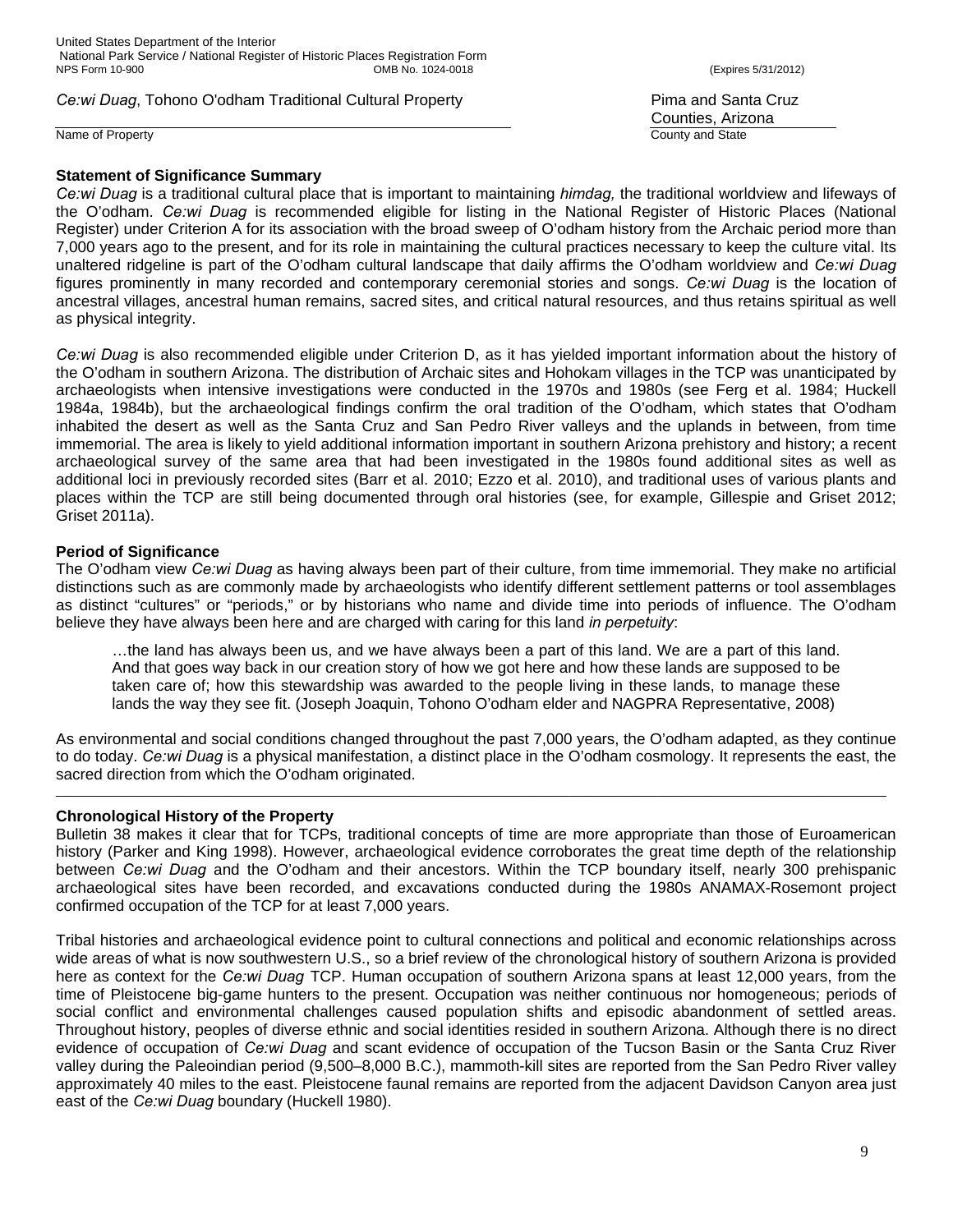#### Name of Property **County and State**

Counties, Arizona

During the Archaic and Preceramic periods (8,000 B.C.–A.D. 200), hunter-gatherers left ephemeral traces of their use of the area in the form of resource procurement and processing sites and campsites—usually characterized by the presence of distinctive dart points. Recent evidence from the Tucson Basin has demonstrated that corn and pottery were introduced into southern Arizona much earlier than previously thought, as early as 2,100 B.C. (Diehl 2005), making this time period a transition between the Archaic hunting pattern and the broad regional agricultural cultures that are labeled by archaeologists as Hohokam within central and south central Arizona, and as Mogollon in southeastern Arizona east of the San Pedro River.

The densest Native American occupation of southern Arizona occurred during the Hohokam period (A.D. 200–1450), characterized by a profusion of regional decorated pottery styles beginning around A.D. 650. Populations moved from small pit house villages to larger population centers along the major drainages; these include residential compounds, ceremonial structures, and extensive irrigation systems. Ball courts are found at the principal population centers, and there is a ball court site (AZ EE:2:105) within the TCP. Ceramic assemblages from sites on the eastern side of *Ce:wi Duag* document influences from the Tucson Basin/Santa Cruz River valley Hohokam, from the Mogollon to the east, and the Trincheras to the south. The majority of the village sites recorded/investigated for the former ANAMAX project date to between A.D. 850 and A.D. 1050, reflecting a more intensive use of the upland areas of the Santa Rita Mountains at this time.

Around A.D. 1400–1450, the Hohokam archaeological culture changed dramatically throughout southern Arizona. The large river valley settlements were abandoned, and a greatly reduced population settled in small villages or moved away. The cause or causes of this depopulation are unknown; speculation ranges from environmental degradation, major floods that destroyed the complex irrigation systems, or nutritional stress as the impetus. No archaeological sites within the *Ce:wi Duag* TCP have been definitively dated archaeologically to this brief time period, but a hilltop site on the west slope of the TCP appears to have been used as a defensive refuge, suggesting social conflict or environmental stress that may be related to these changes in the Hohokam culture.

The Protohistoric period (A.D. 1450–1700) continued as a time of flux. Residents of the small valley villages made seasonal trips to upland areas for localized resources. Several early Historic period sites within the *Ce:wi Duag* TCP, dating to the mid-1700s, were investigated and identified as Sobaipuri O'odham residences. One roasting pit excavated on a site in Sycamore Canyon, AZ EE:2:101(ASM), produced two historic radiocarbon dates (150± 90 years B.P. and 140± 90 years B.P.). The site was identified by the investigators as either Papago (Tohono O'odham) or Apache (Huckell and Tagg 1984:71,104–105).

Spanish missionaries, entering O'odham territory in the late seventeenth and early eighteenth centuries, exhorted the O'odham to remain year-round at the mission sites along the Santa Cruz River, rather than travel to *Ce:wi Duag* and other traditional areas. When the O'odahm revolted against the Spanish missions in 1751, they fled the Santa Cruz river valley into the Santa Rita Mountains and spent several months living in the remote regions until they verified that it was safe to return to the Spanish settlements (Garate 1999:19). At the urging of the Spanish, the Sobaipuri, as they came to be called by archaeologists and historians, abandoned the San Pedro Valley and the uplands in 1762, and joined relatives in villages to the south and to the west along the Santa Cruz River, including the village of *Wa:k* (Dobyns 1976; Seymour 2011). The O'odham continued to visit *Ce:wi Duag* and the mountain remained a prominent landmark for those living along the Santa Cruz River.

As Western and Chiricahua Apache groups raided further south and west into the region, *Ce:wi Duag* became the focal point where O'odham rendezvoused prior to retaliatory raids against the Apache. Ethnologist Ruth Underhill recorded an example of a war speech that was delivered to the local O'odham communities to urge participation in raids against the Apache. She noted:

…parties from the several villages met at the foot of the Santa Rita mountains, "for the top of the mountains belong to the Apache, the base to the Papago." This, as a rule, was their only night of ceremonies. Next day they would be in enemy country and would travel by night and sleep by day. (Underhill 1969:171, told to her by Santiago Maristo of Komarik and Albert Antón of Santa Rosa, between 1931–1935)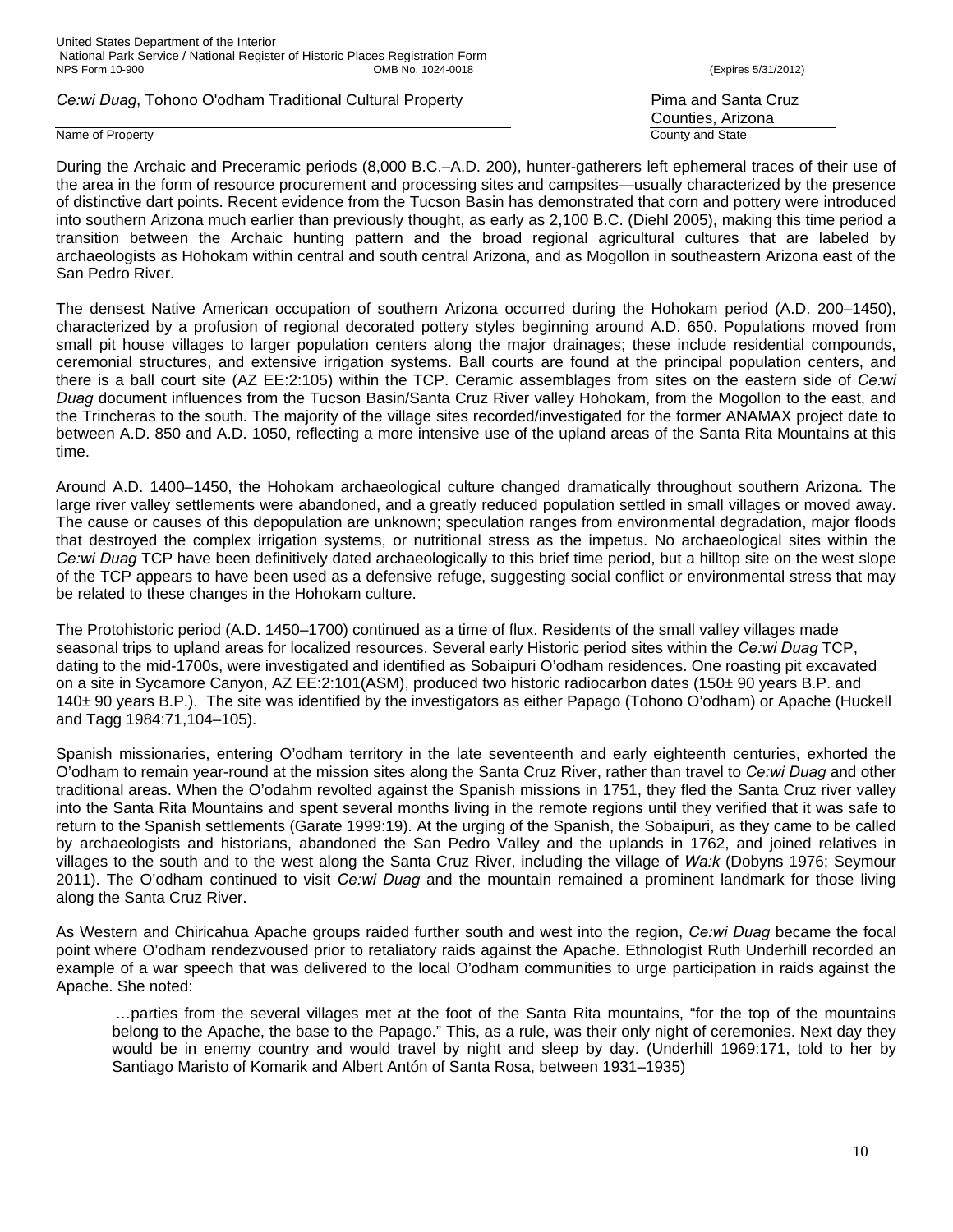### Name of Property **County and State**

Temporary campsites recorded east of the crest of the Santa Rita Mountains that date to the early historical period may be the archaeological manifestations of Sobaipuri O'odham or Apache groups traveling through the area or making shortterm resource gathering trips.

After the U.S. Army forcibly removed the Apache from southeastern Arizona in the 1880s, miners rushed into the mountains in search of mineral wealth and ranchers fenced off acreage to raise cattle and crops. With the erection of fences and "no trespassing" signs by ranchers beginning in the late nineteenth century and the creation of the Santa Rita Forest Reserve in 1902, access to *Ce:wi Duag* was constrained. Elders have stated that they or their family members were driven off federal land when they tried to collect materials (Griset 2011b; Senior 2001:C3). In addition, the O'odham people were explicitly or implicitly expected to stay on the reservations that were established at much lower elevations in the nineteenth and early twentieth centuries.

However, the reservations lacked many of the natural resources critical to the maintenance of O'odham culture. O'odham came to *Ce:wi Duag* to gather traditional upland resources for their own use, for barter, and to use as cash crops. From the 1880s to the early 1900s, O'odham family groups traveled to mining camps in April and May, to collect the local residual clays from mountain exposures and make water jars that they sold to the miners and shopkeepers. Residual clays produce porous clay bodies ideally suited for water jars; in hot climates, as the water transpires through the jar wall and evaporates, it cools the water. One example of the itinerant potters is documented by a photograph (Photo 5) from Greaterville, a mining camp on the east side of the Santa Ritas (see Map 3). The photograph has two labels: 1) "A band of these Papagos come every year to make pottery a mile or so from the camp where the clay is suitable," and 2) "Taken May 1896, Barcelo & Verdugo store. Papago Indians who come once a year to sell pottery. They have been dancing here for provisions, etc." (Arizona Historical Society, Tucson, Mrs. Mary E. Anderson Collection). Similar reports were recorded for other mining towns in the region (Griset 2011b; Naranjo 2002). Sherds from Papago red water jars were found during archaeological excavations at the late nineteenth/early twentieth century mining town of Old Rosemont (Ayres 1984; see Map 2), which is within the TCP boundary. Elders interviewed at San Xavier in 2011 continue to associate the Santa Ritas as the place to get good red clay for water jars (Gillespie and Griset 2012).

Acorns provided O'odham families another means of generating income in the late nineteenth and early to mid-twentieth centuries, as reported in the *Arizona Daily Star* newspaper (July 29, 1887): "A large number of Papago Indians were in the city peddling acorns and ollas" (*Arizona Daily Star*, July 29, 1887). Another account is provided by Floyd Daniels who lived as a child near the mining camps of Greaterville, Old Rosemont, and Helvetia from 1901 to 1912, then as a miner at New Rosemont for several months in 1917 (see Map 3); he recalled Papago (Tohono O'odham) coming to the area in the early 1900s for acorns and wood for their own use or to sell (Sims 1976:14–15). O'odham now in their 50s, 60s, and 70s recall collecting acorns with their grandparents in the mid-twentieth century (Bernard Siquieros cited in Griset 2008; Griset 2011b).

With the 1996 issuance of Executive Order 13007 directing federal agencies to accommodate access to sacred sites and by the Forest Service's own policies (Farm Bill 2008, Public Law 110-234, Title VIII: Cultural Heritage and Cooperation Authority), the Forest has recently begun to facilitate access for tribal groups for traditional and cultural purposes, and for gathering forest products for traditional and cultural purposes. O'odham use of the Santa Ritas has increased as the Forest has begun to encourage and facilitate visits by tribal members over the past 10 years. The most prevalent contemporary use has been the collection of basket-making materials, as described below under the discussion of significance under Criterion A. In recent years, the Santa Rita Mountains have also become the location for educational experiences for tribal youth. Forest Service facilities have been used as the base for school field trips, Boys and Girls Club camps, horse camps, and story-telling camps where tribal elders talk to young people about traditions and the O'odham *himdag* (way of life). These activities have taught many young O'odham about the role of the mountains in traditional lifeways.

The Santa Rita Mountains have also served and continue to serve as the location of both organized group and private individual spiritual renewal ceremonies. Accounts of individual visits to the heights of *Ce:wi Duag* for spiritual quests or renewal ceremonies are not recorded, as is often the case with sacred rites and sites, and these activities would leave little in the way of archaeological evidence. However, oral testimony relates that O'odham veterans returning from global conflicts spend four days in the mountains performing purification rites so that they can re-enter life in their communities (Steere 2009, 2012).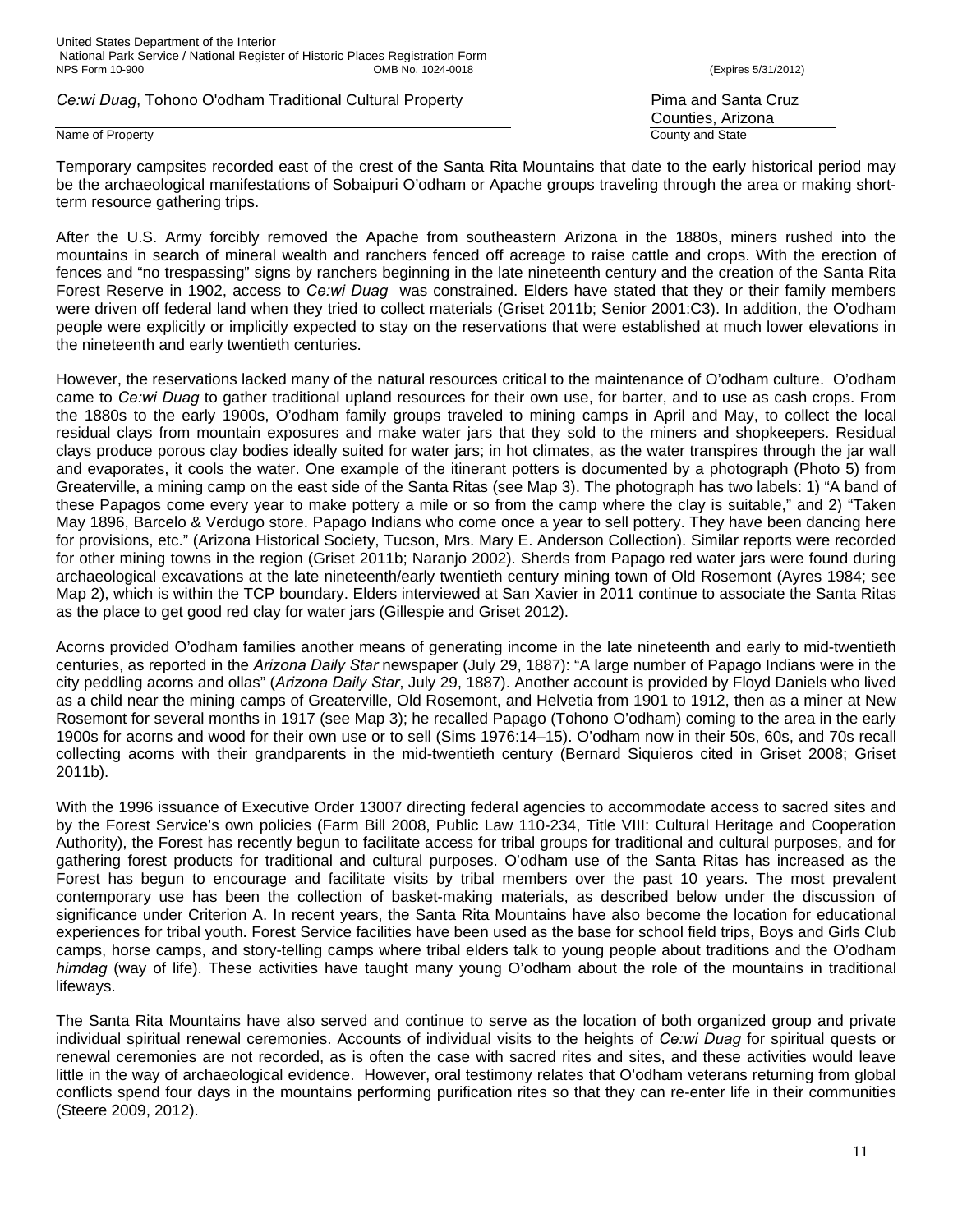Name of Property **County and State** 

# **Narrative Statement of Significance**

Counties, Arizona

To be eligible for the National Register, a property must be significant under one or more of four criteria (see 36 Code of Federal Regulations [CFR] 60.4[a–d]), *and* it must possess relevant aspects of integrity (location, design, setting, materials, workmanship, feeling, and association). A historic property will always possess several, and usually most of the aspects of integrity and its condition will be largely undisturbed (National Park Service 1995:44).

# *Criterion A: Ethnic Heritage – Native American/TCP*

To qualify under National Register Criterion A, a historic property must have an "association with events that have made a significant contribution to the broad patterns of our history" (36 CFR Part 60). For traditional cultural properties, that association is often demonstrated by oral histories and tradition (Parker and King 1998:12–13). Ethnographic and archaeological studies document how *Ce:wi Duag* is associated with events that have made significant contributions to O'odham history. The mountain stands as a marker of the sacred direction from whence the O'odham people came, and is the origin of songs; it is the location of sacred sites and springs; and it provides resources needed to maintain traditional ceremonies and lifeways.

# Source of the People and Source of Songs

Mountains, especially mountain peaks and ranges, have always figured prominently in the songs and stories of the O'odham. Ruth Benedict recorded William Blackwater's "Recitative of the Acquisition of Power" in 1927: the supplicant goes east, then west, then into the foothills, higher hills, mountains, and topmost peaks before returning home with the powers he received in the mountains (Bahr 2001:207–208). Mountains also mark the cardinal directions and the migration points of the O'odham after emerging in the east in the vicinity of the San Pedro River valley. Densmore summarized the peopling of the O'odham world as it was explained to her when she recorded songs on the Tohono O'odham Nation in 1920:

The people emerged in the east and traveled toward the north, then to the west, and south, some completing a great circle and returning to the east. On this journey they continually fought the early inhabitants of the land. From time to time groups of people left the company and settled down, the Papago remaining in the Sacaton Valley. As they journeyed Elder Brother gave names to the mountains. He would listen to the people as they talked about the beautiful mountains, then he would tell them the name of the mountain in a song. (Densmore 1929:25, "Song After Emerging from Ashes Hill, sung by Mattias Hendricks of Vomari)

This association of the cardinal directions with specific mountain peaks and ranges is reiterated in many songs and stories. Many begin with the east, then move to the north, proceed west to the Colorado River; south into northern Mexico; and finally back to the east. The association of specific mountains with directions also formed the basis for the Tohono O'odham's aboriginal land claims (see Map 2).

In Hendricks' song, mentioned above, the significant mountain peaks included *Babad Duag,* Frog Mountain (the Santa Catalina Mountains which physically define the northern boundary of the Tucson Basin); *GakoDk Duag,* Crooked Mountains on the west; *Quijotoa Duag*, Head Mountain, in the south; and *Tohwa Kusuwo Duag,* Turkeyneck Mountain in the east (Densmore 1929:26). Contemporary O'odham elders place Turkeyneck Mountain as either the northern portion of *Ce:wi Duag*, the Santa Rita Mountains or the Rincon Mountains (on the eastern boundary of the Tucson Basin) (Gillespie and Griset 2012).

The ceremonial importance of *Ce:wi Duag*, Long Mountain, is specifically documented in Underhill's record of a girls' puberty song sung by Patricio López, a shaman from Choulic, which is a village nearly 100 miles southwest of Long Mountain, with several mountain chains in between. Several mountains are mentioned in this song as reference points in the O'odham world: Reed Mountain, Baboquiviri Mountain, Horse Mountain, and Long Mountain. Long Mountain is the easternmost mountain mentioned, east being the sacred direction of O'odham origin, and as attested to in this song, the place where songs begin.

 Long Mountain Stands far away, In front of it Songs begin, begin; Here in front of it, they begin. (Underhill 1969:257)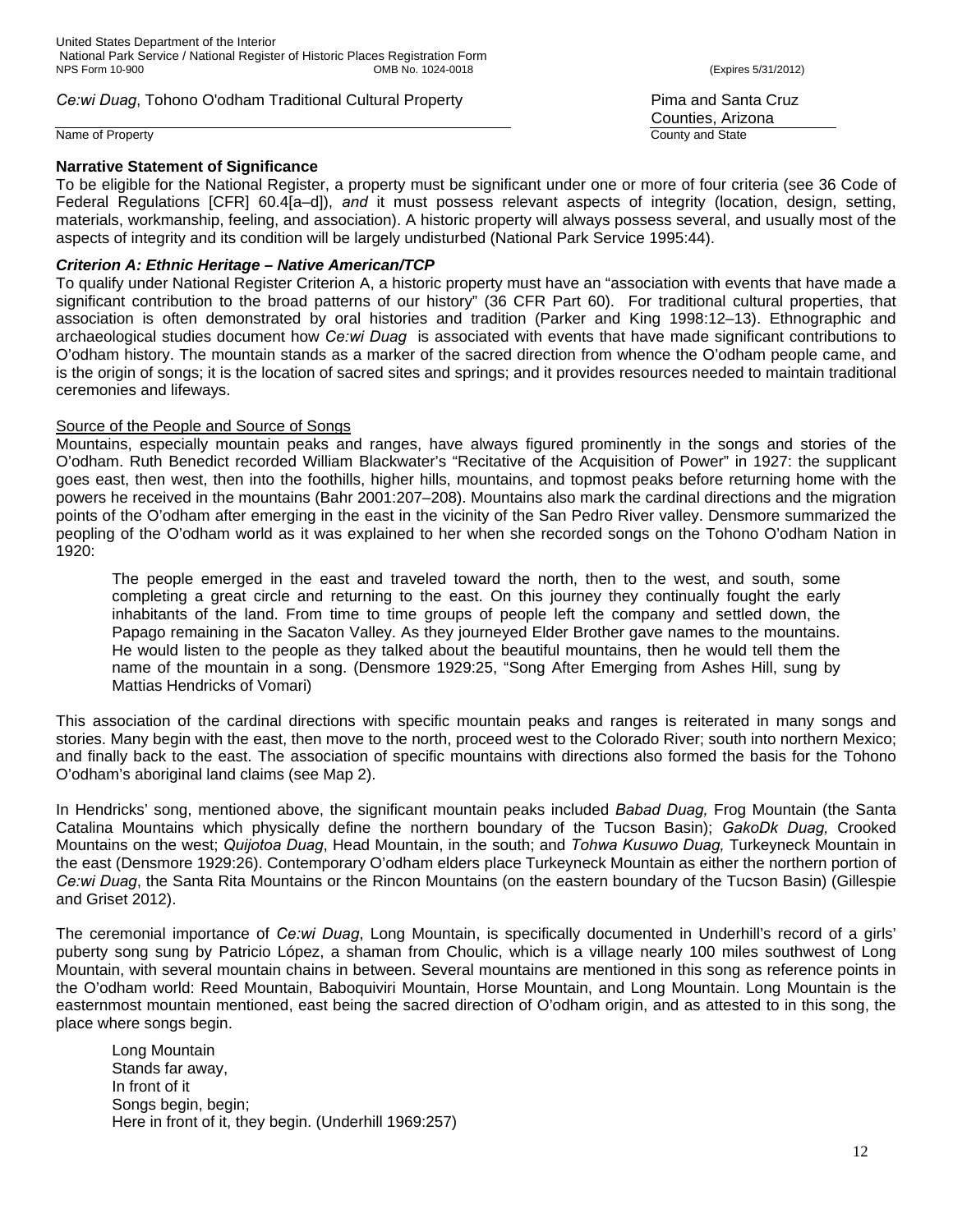Densmore also recorded a reference to Long Mountain in a dream song provided by "Victoria," an elderly man living in Sells in 1920:

I was under Santa Rita Mountains.

I sat there and thought of things far away, in distant parts of the world. (Densmore 1929:210)

Another song mentions an O'odham village on the east side of the Santa Ritas: "It is said that long ago an old woman who lived in a village back of Santa Rita Mountains received many songs. The following song came to her during a severely cold winter" (Densmore 1929:215):

No talking, no talking, the snow is falling, and the wind seems to be blowing backward (circling back again). (Densmore 1929:215)

Tohono O'odham elder Joseph Joaquin recently attended a veteran's ceremony at Sells and reported that the young dancers sang a song naming the mountains in the four directions (Joaquin 2012).

### Location of Sacred Sites and Springs

Archaeological investigations have documented the presence of many village sites within *Ce:wi Duag*, some of which are known to contain human burials. Ancestral village sites, especially those with ancestors' graves, are considered sacred. *Ce:wi Duag* contains a greater concentration of springs compared to the lowlands, and the O'odham consider springs sacred in and of themselves; springs are also frequently the location of mineral deposits and plants used in making ceremonial regalia (Map 5; Griset 2011a).

# Source of Resources

The O'odham's cultural ties to *Ce:wi Duag* reflect its importance in their economy and history. The Santa Rita uplands provided resources not available on the valley floors or deserts—resources that were critical to the O'odham seasonal round. They collected sorrel greens, tubers from cattail, and wild onions in February; agave hearts and cholla buds in April or May; yucca flowers and hedgehog cactus in late May; sotol flowers, stalks, and seeds in June; leaves of purslane, amaranth, lambsquarters, and careless weed after the rains begin in July and on into August; acorns, elderberries, prickly pear, and *yucca bacata* fruit in August/September; madrone berries, walnuts, piñon nuts, and wild grape in September; tepary beans in October; and juniper, sumac, and buckthorn berries throughout the fall (Griset 2011a:Table 4.2). Deer were (and continue to be) hunted in the fall; cottontails were (and are) hunted year-round.

Agave and acorns were the two most important upland wild foods aboriginally and historically because they could be gathered in quantity, stored for later use, and used as an important item of barter with other tribes. Agave hearts were baked in large earth ovens near where they were collected, then mashed and dried, and transported for storage at the principal village. Acorns were gathered, transported, and then processed at the principal village. Although agricultural crops, especially corn, were grown throughout the Southwest as early as 2000 B.C., wild foods always provided a substantial portion of the diet. San Xavier elders recalled that their families used to travel to the east side of Long Mountain to gather agave plants (Gillespie and Griset 2012; Griset 2012a; Naranjo 2010). *Ce:wi Duag* was also the source of optimal stone and plant materials for making tools and baskets, as well as clays for making pots.

Unlike many Native American groups, the O'odham have maintained a strong basket-making industry to the present day, and it provides a significant source of income as well as the baskets needed for specific ceremonies, e.g., the Basket Dance, and *náwait i´ita*, the Rain Ceremony (Bahr et al. 1994:123). The Santa Ritas are a good source of three plants that are important for traditional Tohono O'odham basketmaking: 1) beargrass (*Nolina microcarpa*), the primary core or bundle material for coiled baskets; 2) the leaves of soaptree yucca (*Yucca elata*), used for stitching coiled baskets; and 3) the roots of banana yucca (*Y. baccata*), for decorative red stitches. All of these plants are relatively abundant in the Santa Rita Mountains and scarce at the lower elevations that characterize much of the current O'odham reservations. The uplands also provide other plants for medicinal and ceremonial purposes (Griset 2011b).

In summary, *Ce:wi Duag* is a distinct place in the O'odham cosmology and universe, and archaeological evidence supports the extremely long time depth of the O'odham's relationship to the mountain. The intensity of habitation and visitation to the mountain has varied over the centuries: as environmental and social conditions changed, the O'odham adapted, as they continue to do today. Nevertheless, the quote by Joseph Joaquin at the beginning of this section

Counties, Arizona Name of Property **County and State**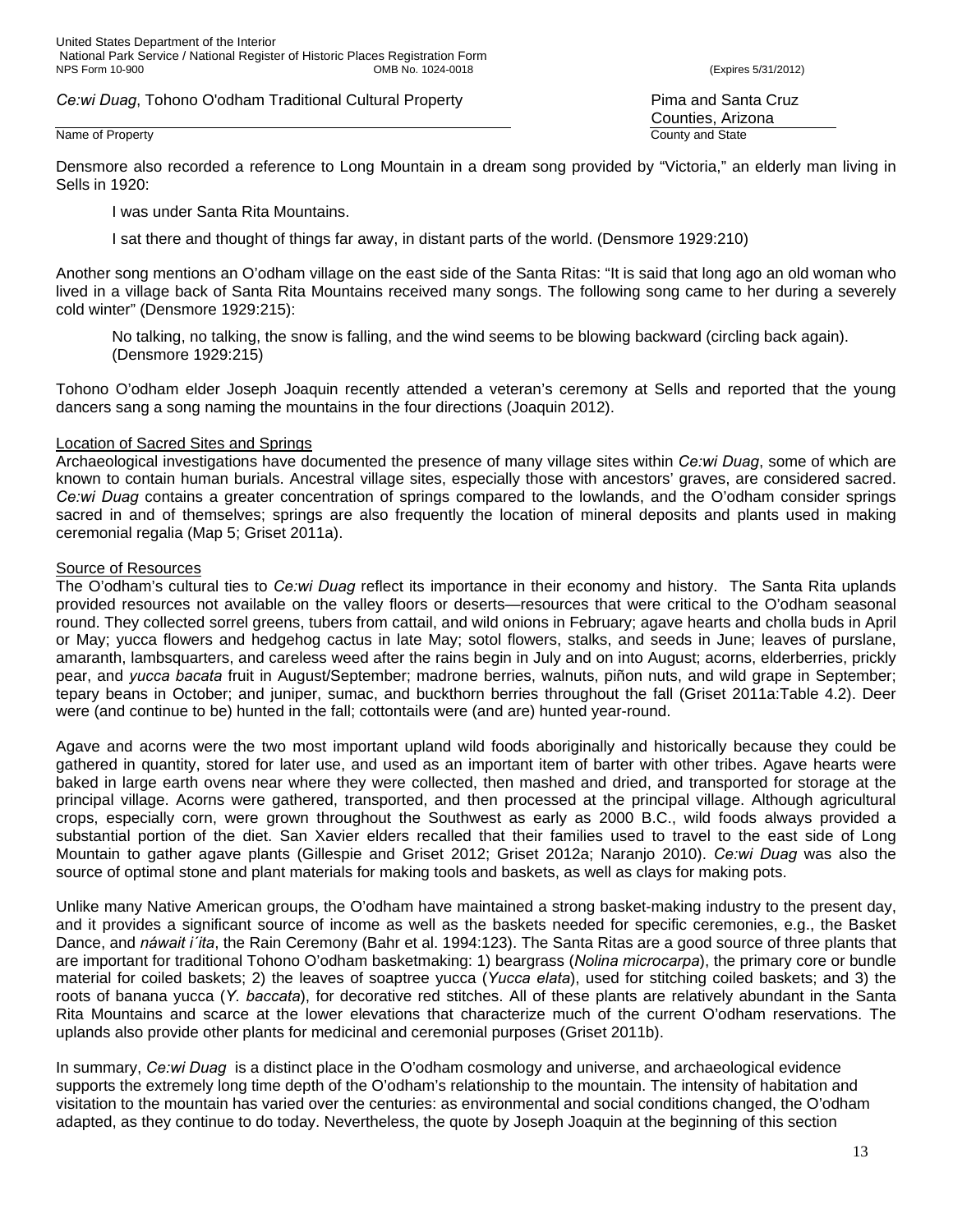### Name of Property **County and State**

indicates how the relationship between *Ce:wi Duag* and the O'odham and their ancestors transcends time: "…the land has always been us, and we have always been a part of this land."

# *Criterion D: Archaeology – Prehistoric/Historic Aboriginal*

To be eligible under criterion D, a property must have yielded, or may be likely to yield, information important in prehistory or history. As National Register Bulletin 38 notes,

Properties that have traditional cultural significance often have already yielded, or have the potential to yield, important information through ethnographic, archeological, sociological, folkloric, or other studies. (Parker and King 1998:14)

Archaeological evidence from the excavations conducted during the 1980s ANAMAX-Rosemont project confirms occupation of the eastern slope of the Santa Ritas for at least 7,000 years, with a particularly intense Hohokam occupation between A.D. 850 and 1050 (Ferg et al. 1984; Huckell 1984). Prior to these investigations, the Hohokam were interpreted as an agricultural culture located in broad river valleys that allowed irrigation of crops and consolidation of populations into large villages; upland areas were seen as loci of resources that were procured seasonally and brought back to the valley villages. The ANAMAX investigations documented permanent creekside villages during the Colonial-Sedentary periods transition. The villages were spaced to take advantage of floodplain agriculture, with larger villages providing ceremonial centers, as evidenced by the presence of a ball court at one site near Old Rosemont. Another site was interpreted as possibly representing a Mogollon-influenced residence, but the sample was too small to make any definitive statements.

In addition to the abundant sites of the Hohokam tradition, the ANAMAX project documented evidence of both earlier and later occupation. The remains of Pleistocene fauna have been recovered, and it is possible that further investigations could encounter evidence of Paleoindian occupation within the TCP. Archaic-period campsites and resource procurement and processing sites have been documented in the Rosemont area. Several early Historic period sites, ca. mid-1700s, were investigated and identified as Sobaipuri O'odham residences. No definitive Apachean sites were identified during the ANAMAX investigations, despite the historical evidence of their use of this area. One roasting pit excavated on a site in Sycamore Canyon, AZ EE:2:101(ASM), produced two historic radiocarbon dates (150± 90 years B.P. and 140± 90 years B.P.) and was identified by the investigators as either Papago (Tohono O'odham) or Apache (Huckell and Tagg 1984:71,104–105). Recent large-scale resurvey of a portion of the ANAMAX-Rosemont project area discovered additional Archaic, Hohokam, and Protohistoric period residences that may contribute valuable information about the poorly documented Archaic and Protohistoric eras (Barr et al. 2010; Ezzo et al. 2010).

There have been very limited investigations of archaeological sites within the TCP aside from the ANAMAX-Rosemont investigations. One rock shelter, AZ EE:5:7(ASM), was excavated in Montosa Canyon by James Ayres in 1967 (ASM Site Card AZ EE:5:7[ASM]). An examination of the collection at the Arizona State Museum indicates a Hohokam presence, with some exotic black-on-white sherds (Arizona State Museum collection AP-1993-77). With the exception of the ANAMAX survey, most of the area within the TCP has not been surveyed for cultural resources. The few sites that have been recorded were identified by specific project-related surveys or were identified by local landowners near water sources that are incorporated in private ranch properties.

Two rock art sites have been recorded within the TCP, both on the west side of the range. One is a cave in Montosa Canyon (AZ EE:5:12 [ASM]) that contains white, red, and possibly black pictographs. Figures depicted include masks (which may be related to O'odham *Navitcu* masks or to Apache *gaan* masks), a sunburst, a candelabrum-shaped pecked symbol, and one possible depiction of female genitalia. The cave also includes several historical inscriptions, the earliest dating to 1891 (Burton 1988:119). The other site with rock art, AR03-05-02-418(USFS), is located on a ridge overlooking Madera Canyon. On an isolated boulder are two lightly pecked elements: a curvilinear scroll and a horizontal zigzag line above the scroll. Adjacent to the boulder is a rock ring structure built on the bedrock of the ridge.

Outside of the proposed *Ce:wi Duag* TCP boundary is another site of archaeological and traditional cultural importance, Huerfano Butte, AZ EE:1:84(ASM)/AR03-05-02-25(USFS). The butte is a distinctive isolated uplifted granodioritic formation also known as Pyramid Hill or Orphan Butte. It is separate from and west of the Santa Rita Mountains (hence the name, *huerfano*, "orphan"). Various recorders have noted four petroglyph panels, one petroglyph/pictograph panel with Hohokam designs, extensive cupule panels, plainware sherds and lithic artifacts, more than 38 grinding features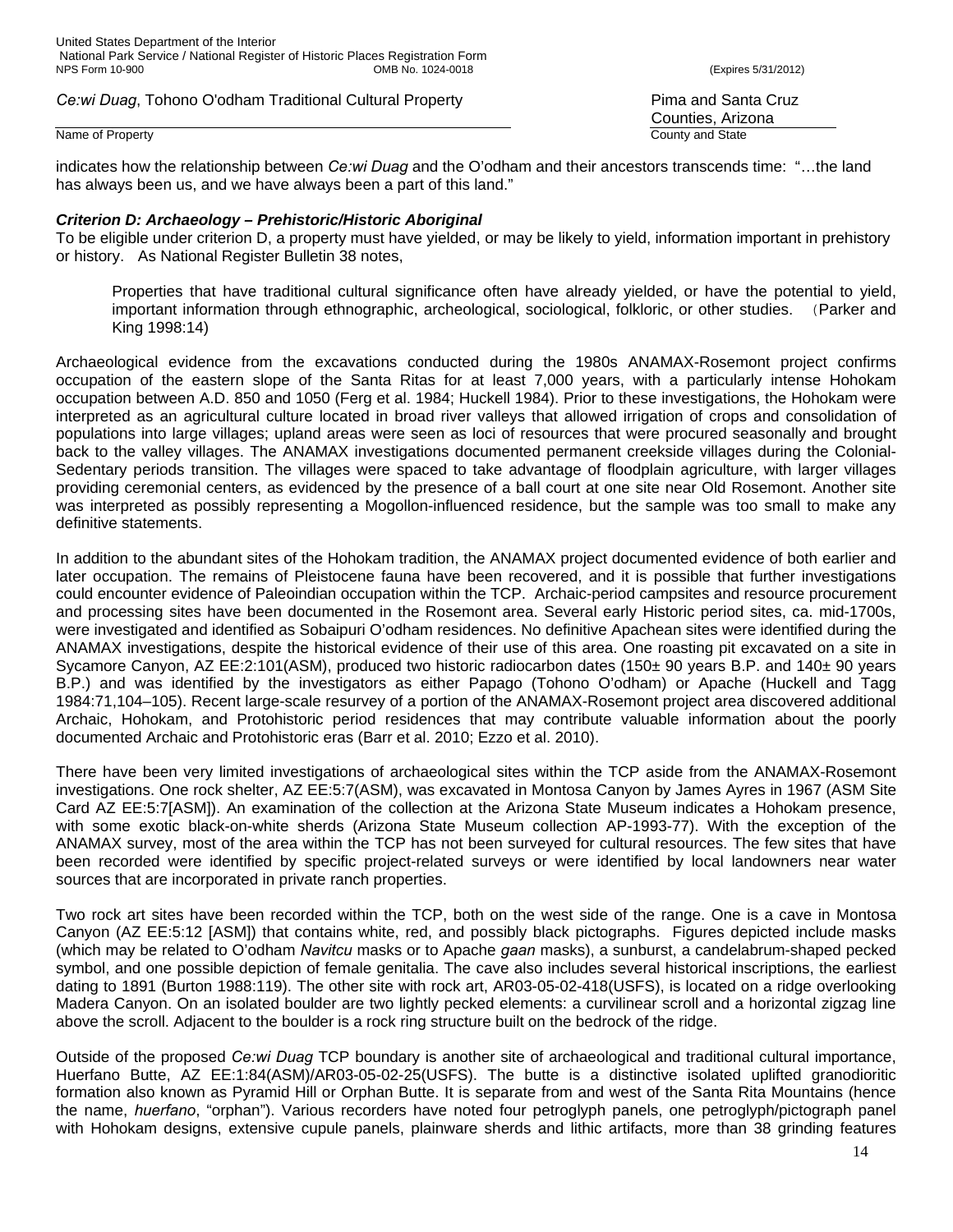### Name of Property **County and State**

Counties, Arizona

consisting of one or more bedrock mortars and slicks, a stone circle on the north face of the butte, and four rock piles (Lindsay 1968; Sheehan et al. 2012). Two cached pots filled with turquoise and shell beads and ornaments were collected from the site—one in the 1920s and another in 1965 (Bahti 1970; Burton 1988:455–463). San Xavier elders reported that Huerfano Butte was and continues to be a place where O'odham travelling into the Santa Ritas stop to place offerings (Gillespie and Griset 2012; Steere 2009, 2012).

Long Mountain has provided archaeological and ethnographic data that have helped refine our understanding of the complex history of this region, situated at the crossroads of many cultural influences. Given the rich archaeological record discovered during the previous investigations and the many sites yet uninvestigated, it is likely that *Ce:wi Duag* TCP has substantive information to add to our documentation and understanding of southern Arizona prehistory. Further, given the substantiated ties of the Hopi, Zuni, Western Apache, Chiricahua Apache, and Pascua Yaqui to the area, it is likely that more detailed ethnographic research would yield information important to understanding the history of those groups, specifically, and pre-European-contact interactions and developments, in general.

# *Evaluation of Integrity*

The ridgeline of *Ce:wi Duag* remains as it has from the earliest occupations, as do many of the critical locations and resources it provides for the O'odham. In other words, it has retained integrity of location, setting, materials, association, and feeling. It retains its traditional relationship as Long Mountain, dominating the landscape especially for those living in the San Xavier District, and it retains sacred sites and resources necessary for maintaining traditional lifeways and ceremonies. It is a part of the O'odham songscape, and therefore has integrity of association and the integral relationship to traditional cultural practice and beliefs. Despite the changes to property ownership and modification of the amounts and locations of specific plants and animals, it provides the upland resources not available on the reservation. In summary, the current condition of *Ce:wi Duag* is such that the relevant relationship of the mountain to traditional practices and beliefs has survived.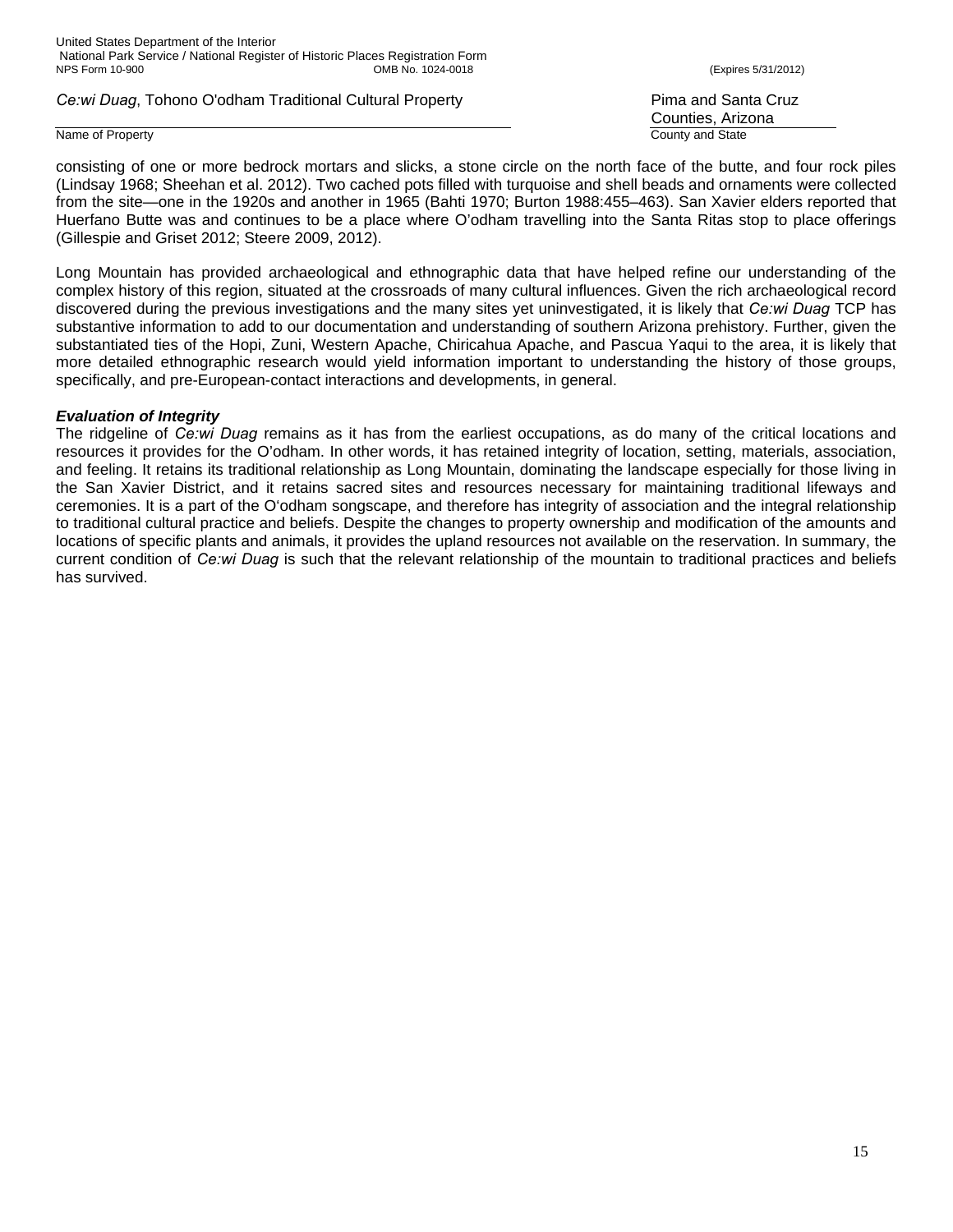**9. Major Bibliographical References**

**Bibliography** (Cite the books, articles, and other sources used in preparing this form.)

#### Anyon, Roger

1999 *Hopi Traditional Uses of and Cultural Ties to the Coronado National Forest*. Prepared for the Coronado National Forest in cooperation with the Hopi Cultural Preservation Office. Heritage Resources Management Consultants, L.L.C., Tucson.

#### Ayres, James E.

1984 *Rosemont: The History and Archaeology of Post–1880 Sites in the Rosemont Area, Santa Rita Mountains, Arizona.* Archaeological Series No. 147, Vol. 3. Cultural Resource Management, Arizona State Museum, University of Arizona, Tucson.

\_\_\_\_\_\_\_\_\_\_\_\_\_\_\_\_\_\_\_\_\_\_\_\_\_\_\_\_\_\_\_\_\_\_\_\_\_\_\_\_\_\_\_\_\_\_\_\_\_\_\_\_\_\_\_\_\_\_\_\_\_\_\_\_\_\_\_\_\_\_\_\_\_\_\_\_\_\_\_\_\_\_\_\_\_\_\_\_\_\_\_\_\_\_\_\_\_\_\_\_\_\_\_\_\_\_\_\_\_\_\_\_\_\_\_\_\_\_\_

#### **AZSITE**

2012 Official online database of archaeological site records, Arizona State Museum, University of Arizona, Tucson. Available at: http://www.azsite.arizona.edu/. Accessed May 12, 2012.

#### Bahr, Donald (editor)

2001 *O'odham Creation and Related Events: as Told to Ruth Benedict in 1927, in Prose, Oratory, and Song by the Pimas William Blackwater, Thomas Vanyiko, Clara Ahiel, William Stevens, Oliver Wellington, and Kisto*. University of Arizona Press, Tucson.

#### Bahr, Donald, Juan Smith, William Smith Allison, and Julian D. Hayden

1994 *The Short Swift Time of Gods on Earth: The Hohokam Chronicles*. University of California Press, Berkeley.

#### Bahre, Conrad Joseph

1991 *A Legacy of Change: Historic Human Impact on Vegetation in the Arizona Borderlands*. University of Arizona Press, Tucson.

#### Bahti, Mark

- 1970 A Cache at Huerfano Butte. *Kiva* 36(2):17–22.
- Barr, David M. R., India S. Hesse, S. Jerome Hesse, Jennifer E. Hider, Suzanne Griset, Eric S. Petersen II, and David B. Tucker 2010 *Archaeological Survey of Alternatives to the Proposed Rosemont Copper Mine, Pima County, Arizona*. Cultural Resources Report No. 10-344. SWCA Environmental Consultants, Tucson.

# Barr, David M. R., and Eric S. Petersen II<br>2012 Archaeological Survey for

2012 *Archaeological Survey for the Proposed Arizona Trail Realignment Project, Pima County, Arizona*. Cultural Resources Report 12-315. SWCA Environmental Consultants, Tucson.

#### Brown, David E. (editor)

1994 *Biotic Communities, Southwestern United States and Northwestern Mexico.* University of Utah, Salt Lake City.

# Brown, David E., and Charles H. Lowe

2008 Biotic Communities of the Southwest Map. Digitized by The Nature Conservancy in Arizona, 2004, revised 2008. Available at: http://azconservation.org/downloads/biotic\_communities\_of\_the\_southwest\_gis\_data/. Accessed: May 22, 2012.

# Burton, Jeffrey F.<br>1988 Pr

1988 *Prehistoric Rock Art of the Southeast Arizona Uplands: A Formal Record of Fifty-Three Rock Art Sites on the Coronado National Forest*. Trans-Sierran Archaeological Research, Tucson.

#### Damp, Jonathan

2000 *Zuni Traditional Use Assessment of the Coronado National Forest.* Zuni Heritage and Historic Preservation Office, Zuni, New Mexico.

#### Deaver, William L.

2011 *Rosemont Copper: A Cultural Resources Inventory within and around Helvetia, Pima County, Arizona*. Cultural Resources Report 2011- 53. WestLand Resources, Inc., Tucson

# Densmore, Frances<br>1929 Papa

Papago Music. Bulletin No. 90. Bureau of American Ethnology, Smithsonian Institution. United States Government Printing Office, Washington, D.C.

#### Desruisseaux, Danielle

1998 *Class III Archaeological Inventory of 87 Acres in Montosa Canyon in the Coronado National Forest, Santa Cruz County, Arizona for the Proposed Veritas Project.* Cultural Resource Report No. 98-227. SWCA Environmental Consultants, Tucson.

Counties, Arizona Name of Property County and State County and State County and State County and State County and State County and State County and State County and State County and State County and State County and State County and State C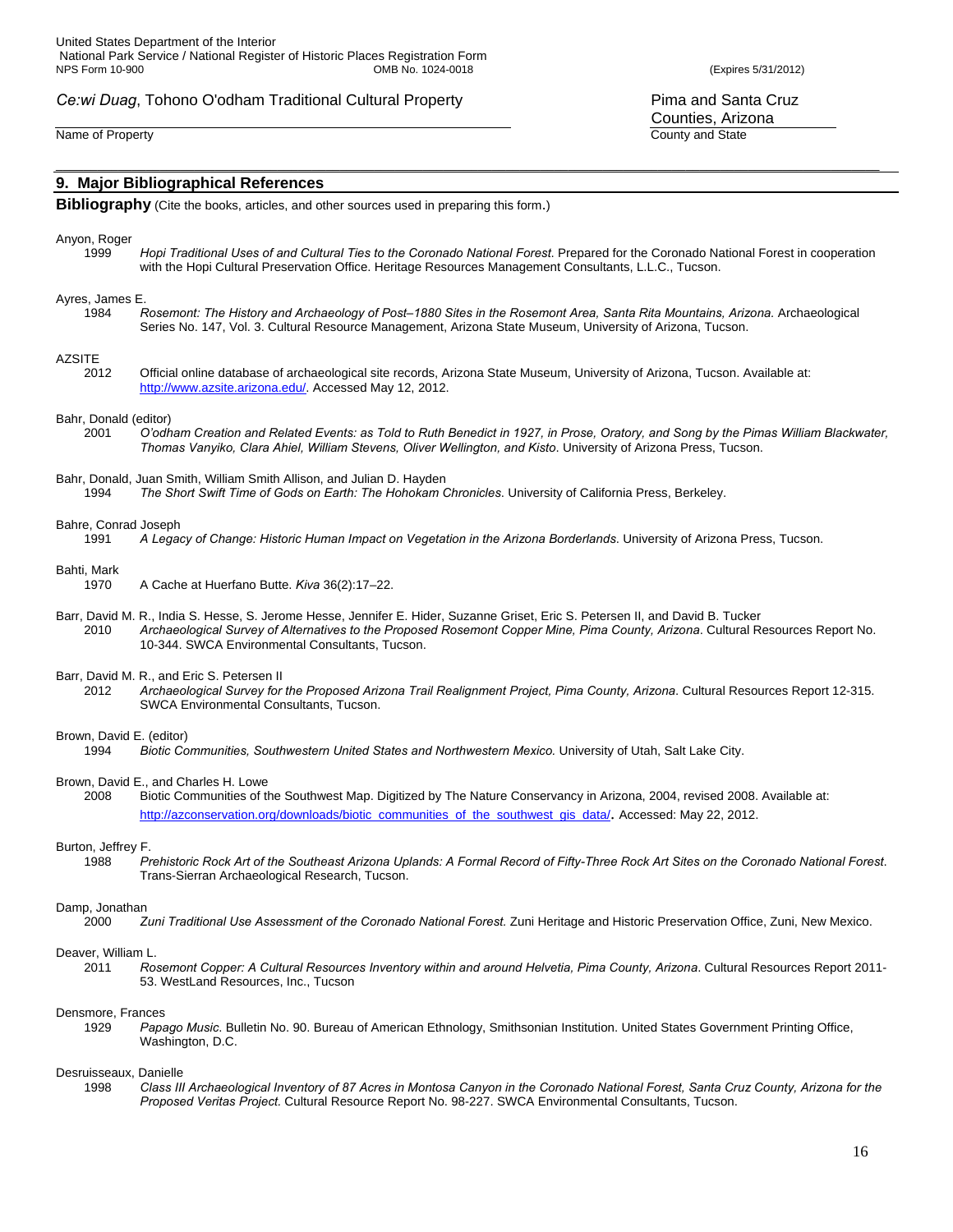#### Name of Property County and State County and State County and State County and State County and State County and State County and State County and State County and State County and State County and State County and State C

#### Diehl, Michael W.

2005 Epilogue: "Farmaging" during the Early Agricultural Period*.* In *Subsistence and Resource Use Strategies of Early Agricultural Communities in Southern Arizona*, edited by Michael W. Diehl, pp. 181–184. Anthropological Papers No. 34. Center for Desert Archaeology, Tucson.

#### Dobyns, Henry F.

- 1976 *Spanish Colonial Tucson*. University of Arizona Press, Tucson.
- Ezzo, Joseph A., Stephanie M. Whittlesey, Dennis Gilpin, Eric S. Petersen II, and Suzanne Griset 2010 *Archaeological Survey of the Proposed Rosemont Copper Mine, Pima County, Arizona*. Cultural Resources Report 09-35. SWCA
	- Environmental Consultants, Tucson.
- Ferg, Alan, Kenneth C. Rozen, William L. Deaver, Martyn D. Tagg, David A. Phillips, Jr., and David A. Gregory
	- 1984 *Hohokam Habitation Sites in the Northern Santa Rita Mountains.* Archaeological Series No. 147, Vol. 2. Cultural Resource Management Section, Arizona State Museum, University of Arizona, Tucson.

#### Ferguson, T. J., compiler

2003 Y*ep Hisat Hoopoq'yaqam Yeesiwa (Hopi Ancestors Were Once Here): Hopi–Hohokam Cultural Affiliation Study.* Hopi Cultural Preservation Office, Kykotsmovi, Arizona.

# Garate, Donald T.<br>1999 Pe

Pedro de la Cruz -Alias, Chihuahua-Conspirator, Scapegoat, Victim. Manuscript on file, Tumacacori National Historical Park, Tumacacori, Arizona.

#### Gillespie, William B.

2004 Tumacacori Uplands Ethnohistory and Traditional Uses Overview, Coronado National Forest, Nogales Ranger District. Draft manuscript on file, Coronado National Forest.

# Gillespie, William B., and Suzanne Griset<br>2012 Interviews regarding Ce:wi

2012 Interviews regarding *Ce:wi Duag*: Pat Franko, Joseph Joaquin, Jose Rodriguez, Peter Steere. Notes on file, Coronado National Forest Supervisors Office, Tucson.

#### Glass, Margaret

1984 Faunal Remains from Hohokam Sites in the Rosemont Area, Northern Santa Rita Mountains. Appendix A in *Hohokam Habitation Sites in the Northern Santa Rita Mountains*, by Alan Ferg, Kenneth C. Rozen, William L. Deaver, Martyn D. Tagg, David A. Phillips, Jr., and David A. Gregory, pp. 823–915. Archaeological Series No. 147, Vol. 2, Part 2. Cultural Resource Management Division, Arizona State Museum, University of Arizona, Tucson.

#### Griset, Suzanne

- 2008 Notes of June 17, 2008 Rosemont Mine Tribal Consultation and Ethnohistory Meeting at Tohono O'odham Nation's Museum, Topawa, Arizona, June 16, 2008. On file, Coronado National Forest, Tucson.
- 2011a *Tribal Consultation and Ethnohistorical Research for the Proposed Rosemont Copper Mine on the East Slope of the Santa Rita Mountains, Pima County, Arizona*. Cultural Resources Report No. 09-238. SWCA Environmental Consultants, Tucson.
- 2011b Notes of October 3, 2011 TCP Consultation Meeting at San Xavier Elders Center. On file, Coronado National Forest, Tucson.
- 2012a Notes of January 27, 2012 TCP Consultation Meeting with Tohono O'odham Tribal Historic Preservation Officer, NAGPRA Representative, and San Xavier District Natural and Cultural Resources Officer, at Himdag Ki Museum, Topawa, Arizona. On file, Coronado National Forest, Tucson.
- 2012b Notes of April 5, 2012 Meeting with San Xavier Cultural Preservation Committee, at San Xavier District. On file, Coronado National Forest, Tucson.

#### Hastings, James Rodney, and Raymond M. Turner

1965 *The Changing Mile: An Ecological Study of Vegetation Change with Time in the Lower Mile of an Arid and Semiarid Region*. University of Arizona Press, Tucson.

# Huckell, Bruce B.<br>1980 TI

- 1980 *The ANAMAX-Rosemont Testing Project*. Review Draft. Cultural Resource Management Section, Arizona State Museum, University of Arizona, Tucson.
- 1984a *The Archaic Occupation of the Rosemont Area, Northern Santa Rita Mountains, Southeastern Arizona*. Archaeological Series No. 147, Vol. 1. Arizona State Museum, University of Arizona, Tucson.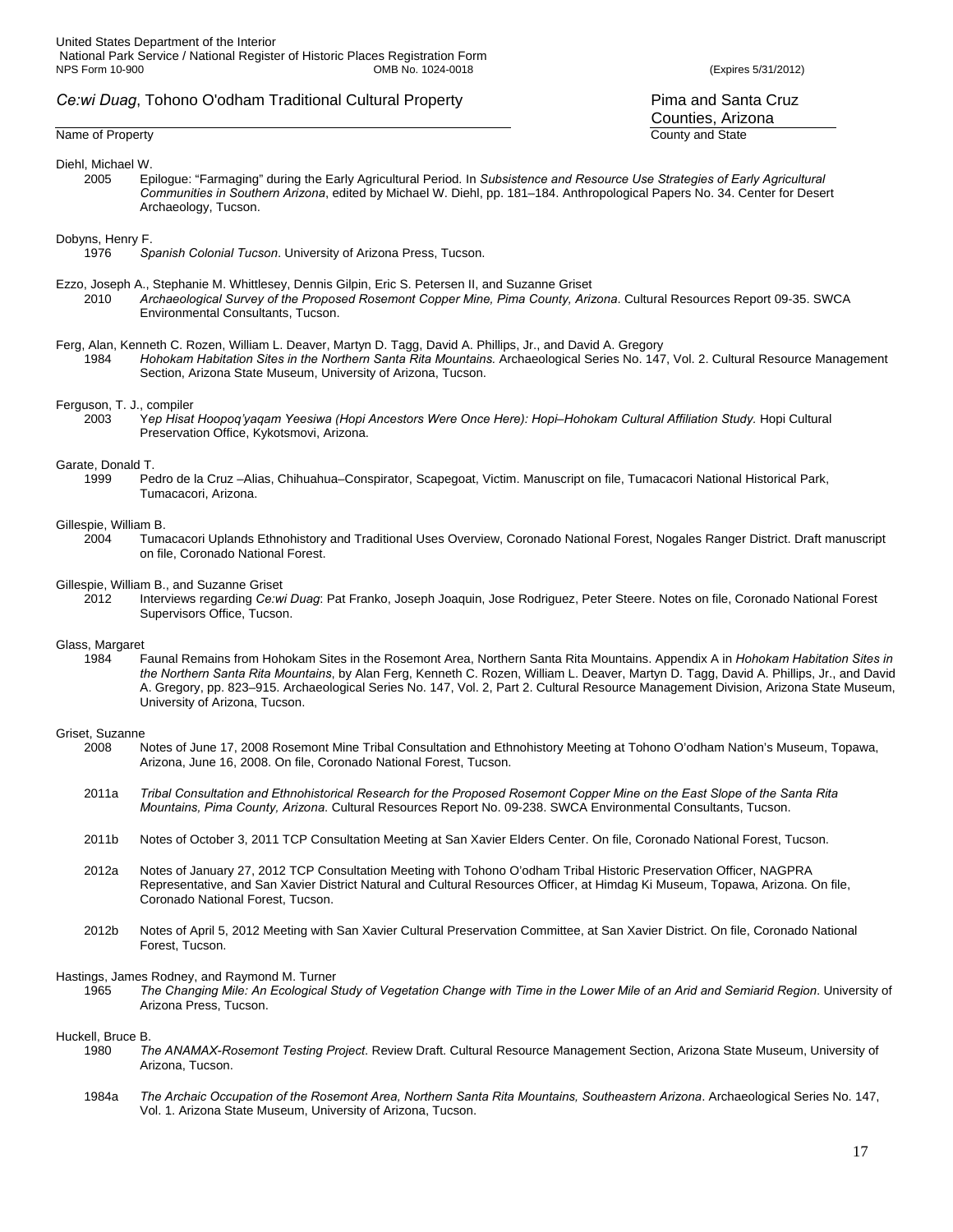- Name of Property County and State County and State County and State County and State County and State County and State County and State County and State County and State County and State County and State County and State C 1984b Sobaipuri Sites in the Rosemont Area. Chapter 3 in *Miscellaneous Archaeological Studies in the ANAMAX–Rosemont Land Exchange Area,* by Martyn D. Tagg, Richard G. Ervin, and Bruce B. Huckell, pp. 107–130. Archaeological Series No. 147, Vol. 4. Cultural
	- 1984c Plant Remains from the ANAMAX–Rosemont Project. Appendix B in *Hohokam Habitation Sites in the Northern Santa Rita Mountains*, by Alan Ferg, Kenneth C. Rozen, William L. Deaver, Martyn D. Tagg, David A. Phillips, Jr., and David A. Gregory, pp. 917–919. Archaeological Series No. 147, Vol. 2, Part 2. Cultural Resource Management Division, Arizona State Museum, University of Arizona, Tucson.

Resources Management Division, Arizona State Museum, University of Arizona, Tucson.

# Huckell, Bruce B., and Martyn D. Tagg

1984 The Sycamore Canyon Sites. Chapter 2 in *Miscellaneous Archaeological Studies in the ANAMAX-Rosemont Land Exchange Area*, edited by Martyn D. Tagg, Richard G. Ervin, and Bruce B. Huckell, pp. 61–105. Archaeological Series No. 147, Vol. 4. Cultural Resource Management Division, Arizona State Museum, University of Arizona,

#### Huckell, Lisa W.

1984 Archaeobotanical Remains from Archaic Sites in the Rosemont Area, Santa Rita Mountains, Arizona. Appendix A in *The Archaic Occupation of the Rosemont Area, Northern Santa Rita Mountains, Southeastern Arizona*, edited by Bruce B. Huckell, pp. 267–274. Archaeological Series No. 147, Vol. 1. Arizona State Museum, University of Arizona, Tucson.

#### Joaquin, Joseph

- 2008 Transcript of Testimony by Joseph Joaquin and Shane Anton, September 16, 2008. Tour of the Rosemont Copper Project by Members of the Four Southern Tribes. Manuscript on file, Heritage Resources Division, Coronado National Forest, Supervisors Office, Tucson.
- 2012 Verbal communication to William Gillespie and Suzanne Griset, January 27, 2012, at TCP Consultation Meeting, Topawa, Arizona.

#### Lindly, John, and Avi Buckles

2012 *A Cultural Resources Inventory of Two Contiguous Arizona Department of Transportation Encroachment Permit Areas along State Route 83 for Rosemont Copper, Pima County, Arizona*. Cultural Resources Report 2012-32. WestLand Resources, Inc., Tucson.

#### Lindsay, B. D.

1968 Ariz. EE:1:84 site card. On file, Arizona State Museum, University of Arizona, Tucson.

#### Naranjo, Reuben V., Jr.

- 2002 Tohono O'odham Potters in Tombstone and Bisbee, Arizona, 1890–1920. M.A. thesis, American Indian Studies, University of Arizona, Tucson.
- 2010 Verbal communication to Suzanne Griset, SWCA Environmental Consultants, Tucson.

#### National Park Service (NPS)

1995 *How to Apply the National Register Criteria for Evaluation.* National Register Bulletin 15. U.S. Department of the Interior, National Park Service, Cultural Resources Program, Washington, D.C.

#### Parker, Patricia L., and Thomas F. King

1998 *Guidelines for Evaluation and Documenting Traditional Cultural Properties*. National Register Bulletin No. 38. U.S. Department of the Interior, National Park Service, National Register, History and Education, Washington, D.C. Available at: http://www.nps.gov/nr/publications/bulletins/pdfs/nrb38.pdf. Accessed: September 12, 2011 and December 4, 2012.

#### Pascua Yaqui Tribe

 2009 Yaqui History. Documented dated August 6, 2009, posted on Tribal Website, http://www.pascuayaqui-nsn.gov/ , page 3. Accessed December 7, 2012.

# Roth, Edward L.<br>1977

Mammals of the Rosemont Area. In An Environmental Inventory of the Rosemont Area in Southern Arizona, Volume 1: The Present *Environment*, edited by Russell Davis and Joan R. Callahan, pp. 195–217. University of Arizona, Tucson.

#### Senior, Louise M.

2001 *An Ethnohistoric Overview and Traditional Cultural Properties Inventory of the Proposed Veritas Project, Coronado National Forest.*  Cultural Resources Report 00-368. SWCA Environmental Consultants, Tucson.

# Seymour, Deni<br>2011

Where the Earth and Sky are Sewn Together: Sobaípuri-O'odham Contexts of Contact and Colonialism. University of Utah Press, Salt Lake City.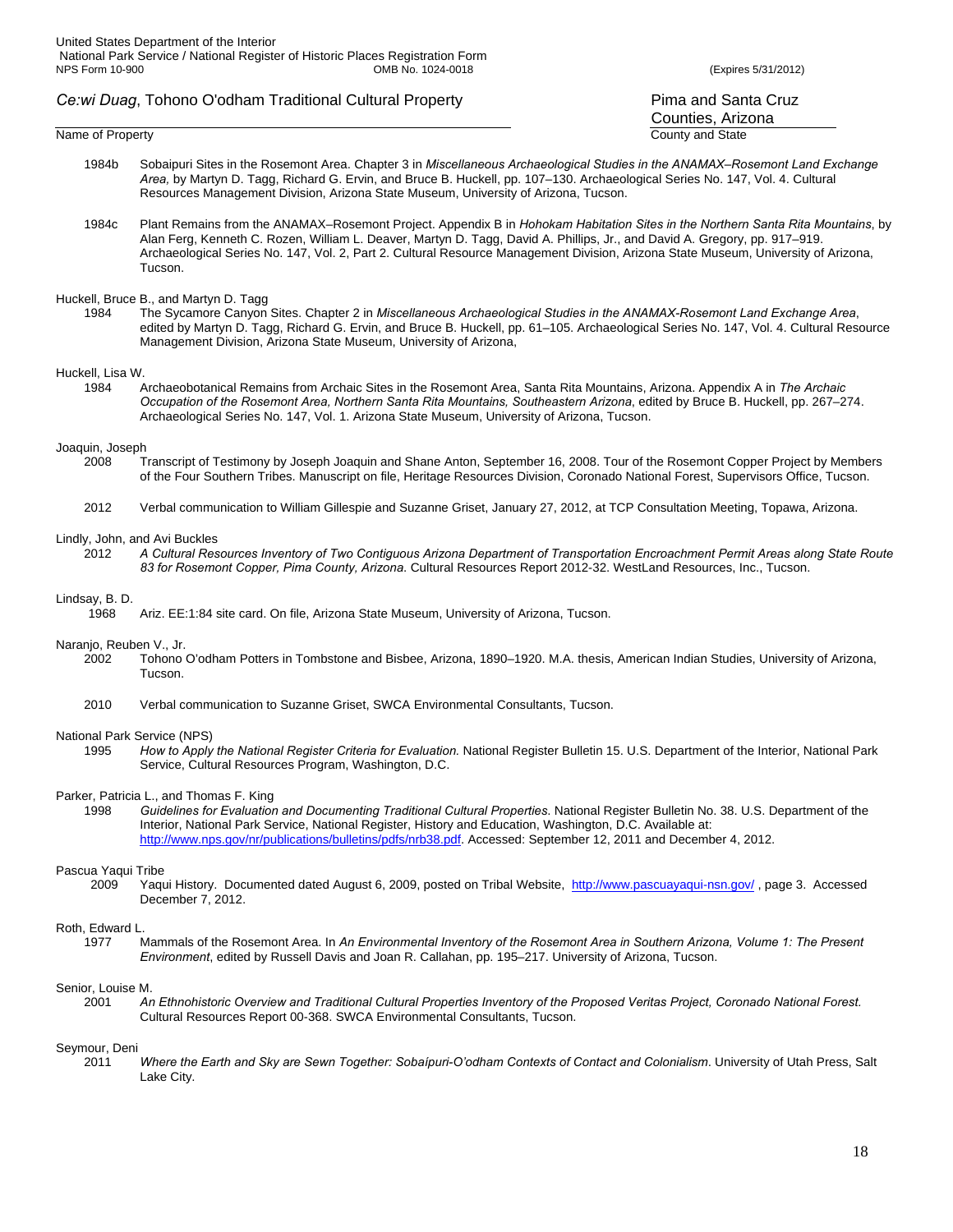Sheehan, Michael S., Steve Swanson, and Steven Shelley

2012 *A Cultural Resource Survey for the Rosemont Project Utility Corridor, Pima County, Arizona*. Cultural Resource Services Technical Paper No. 2010–001. Environmental Planning Group, Phoenix.

# Sims, Bill<br>1976

Oral Interpretation of Rosemont, Arizona, between 1900-1920. Anthropology 211 Paper, University of Arizona, Tucson. Manuscript on file with James Ayres, Tucson.

#### Steere, Peter

- 2009 Interview of Peter Steere, Tohono O'odham Tribal Historic Preservation Officer, by Suzanne Griset, September 9, 2009, at SWCA Environmental Consultants, Tucson. Notes on file at SWCA Environmental Consultants, Tucson.
- 2012 Verbal communication to Suzanne Griset, SWCA Environmental Consultants, Tucson, Arizona.
- Swanson, Steve, Dustin Sunderman, Benjamin Snow, and Cara Lonardo
	- 2012 *A Cultural Resources Survey of the 46kV Alternative and Additional Areas for the Rosemont Project 138kV Line, Pima County, Arizona*. Cultural Resource Services Technical Paper No. 2010-0017. Environmental Planning Group, Phoenix.
- Turner, Raymond M., Robert H. Webb, Janice E. Bowers, and James Rodney Hastings
	- 2003 *The Changing Mile Revisited: An Ecological Study of Vegetation Change with Time in the Lower Mile of an Arid and Semiarid Region*. University of Arizona Press, Tucson.

# Underhill, Ruth M.<br>1969 Pa

1969 *Papago Indian Religion*. Reprinted. AMS Press, New York. Originally published 1946, Contributions to Anthropology No. 33, Columbia University, New York.

#### Wagoner, Jay J.

1952 *History of the Cattle Industry in Arizona, 1540–1940*. Social Science Bulletin No. 20. The University of Arizona, Tucson.

### **Previous documentation on file (NPS): Primary location of additional data: Primary location of additional data:** preliminary determination of individual listing (36 CFR 67 has been State Historic Preservation Office requested)<br>  $X^1$  previously listed in the National Register<br>  $X^1$  previously listed in the National Register previously listed in the National Register x Annual Agency and the National Register x Federal agency

- 
- previously determined eligible by the National Register **Local government**<br>designated a National Historic Landmark **Local government** University designated a National Historic Landmark
- 
- recorded by Historic American Buildings Survey #\_\_\_\_\_\_\_\_\_\_\_\_ Other
- 
- recorded by Historic American Landscape Survey # \_\_\_\_\_\_\_\_\_\_\_

<sup>1</sup>The Upper Davidson Canyon Archaeological District, listed on the NRHP, is included in the TCP

Historic Resources Survey Number (if assigned):

### **10. Geographical Data**

#### **Acreage of Property** 143,645 (127,576 acres Forest; 10,298 acres private; 4,869 acres ASLD; 902 acres BLM)

#### **UTM References**

Provided in NAD 83, N, E, S, W points of the TCP boundary

|   | 12<br>Zone | 526054<br>Easting | 3532384<br>Northing | 12<br>Zone | 518017<br>Easting | 3488685<br><b>Northing</b> |
|---|------------|-------------------|---------------------|------------|-------------------|----------------------------|
| 2 | 12<br>Zone | 531382<br>Easting | 3525030<br>Northing | 12<br>Zone | 502773<br>Easting | 3508781<br>Northing        |

Counties, Arizona Name of Property County and State County and State County and State County and State County and State County and State County and State County and State County and State County and State County and State County and State C

Name of repository: **Coronado National Forest**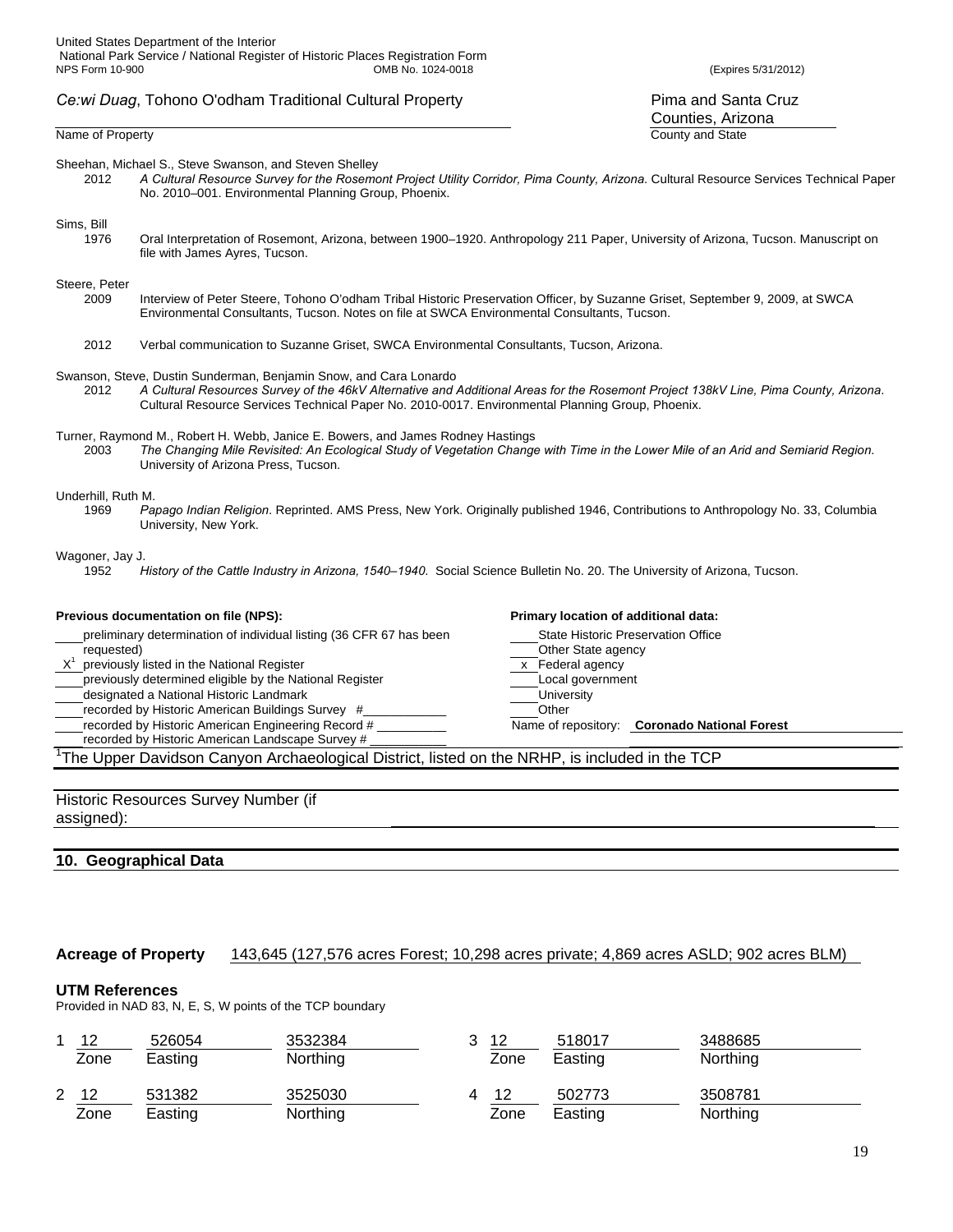Name of Property **County and State** 

# **Verbal Boundary Description**

Counties, Arizona

The TCP incorporates the entire Santa Rita Mountain range, known to O'odham peoples as *Ce:wi Duag,* Long Mountain. It includes Mt. Fagan at the north end of the range, with the ridgeline running southwestward to unnamed peaks at the southern end of the range where Sonoita Creek separates the Santa Ritas from the Patagonia Mountains. It also incorporates the westward projection of the range which includes the two highest peaks, Mt. Wrightson and Mt. Hopkins. On the west side of the ridge, the TCP boundary approximates the point at which the steep western slope of the Santa Ritas meets the gentle slope of the bajadas, and separates the uplands from the lowlands. On the east side of the ridge, the slope is gentler and the eastern boundary includes the major areas of Madrean Evergreen Woodland.

# **Boundary Justification**

The boundary was drawn in consultation with the Tohono O'odham Nation's Tribal Historic Preservation Officer, NAGPRA Representative, San Xavier District's Natural and Cultural Resources Officer, and data from interviews with elders (Gillespie and Griset 2012; Griset 2008, 2011b, 2012a, 2012b) to include the major upland features of *Ce:wi Duag*, Long Mountain, an eastern landmark of the O'odham world. The boundary includes the components that signify O'odham landmark mountain ranges: foothills, higher hills, mountains, and topmost peaks (see Benedict cited in Bahr 2001:208). *Ce:wi Duag* contains upland natural resources of the Madrean Evergreen Woodland (Brown and Lowe 2008), and elevated viewpoints, sacred springs, and ancestral upland villages. *Ce:wi Duag* was part of the Tohono O'odham homeland that was adjudicated in the 1976 Land Claims, but excluded from contemporary O'odham reservation lands, which consist primarily of desert biota (Semidesert Grassland and Sonoran Desertscrub per Brown and Lowe 2008).

# **11. Form Prepared By** name/title Dr. Suzanne Griset, SWCA Environmental Consultants, William Gillespie, Coronado National Forest, and Mary Farrell, Trans-Sierran Archaeological Research organization Coronado National Forest date December 10, 2012 street & number 300 West Congress Street the telephone (520) 388-8392 city or town Tucson **The Community Community Community** or town state AZ zip code 85701 e-mail wgillespie@fs.fed.us **Additional Documentation**

- **Map 1:** Location of the *Ce:wi Duag* TCP.
- **Map 2:** Indian Lands Judicially Established 1978.
- 
- **Map 3:** Land ownership relative to the TCP boundary.
- **Map 4:** Biotic communities.
- **Map 5:** Springs located in the TCP.

# **Photographs**

*Ce:wi Duag* **Traditional Cultural Property**, near Tucson, Pima County, Arizona

# **Photographs are keyed to Map 1.**

| No.    | <b>Description</b><br>View of Ce: wi Duag from Mission San Xavier del Bac<br>(Santa Cruz River in foreground) | <b>View Facing</b><br><b>ESE</b> | <b>Date</b><br>August 6, 2011 | Photographer<br><b>Suzanne Griset</b> |
|--------|---------------------------------------------------------------------------------------------------------------|----------------------------------|-------------------------------|---------------------------------------|
| $2a-d$ | Panorama of Ce:wi Duag<br>(4 images, left to right)                                                           | E to SE                          | August 6, 2011                | Suzanne Griset                        |
|        | (Mt Fagan at left, Mt. Wrightson highest peak, Elephant Head at right)                                        |                                  |                               |                                       |
| No.    | <b>Description</b>                                                                                            | <b>View Facing</b>               | <b>Date</b>                   | Photographer                          |
| 3      | Former location of Helvetia mining camp                                                                       | <b>WSW</b>                       | August 6, 2011                | <b>Suzanne Griset</b>                 |
|        | (Taken from Old Dick Mine; Baboquiviri Peak visible as conical peak in far background)                        |                                  |                               |                                       |